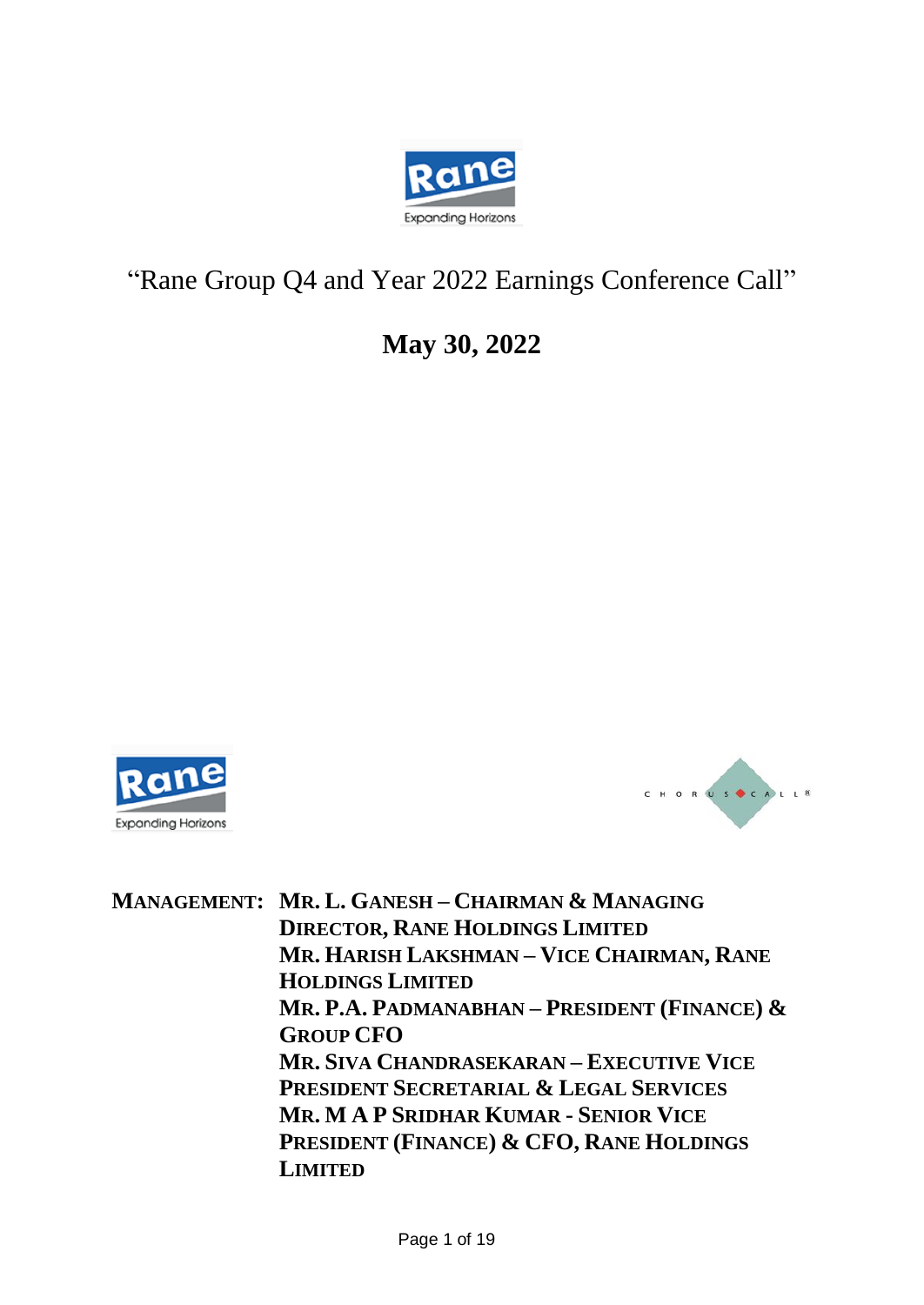

## **Moderator:** Ladies and gentlemen, good day and welcome to the Rane Group Earnings Conference Call. As a reminder, all participant lines will be in the listen-only mode and there will be an opportunity for you to ask questions after the presentation concludes. Should you need assistance during the conference call please signal an operator by pressing '\*' then '0' on your touchtone phone. Please note that this conference is being recorded. I now hand the conference over to Mr. Diwakar Pingle. Thank you and over to you sir.

**Diwakar Pingle:** Thank you, Jacob. Good afternoon friends. Welcome to the Q4 FY22 Earnings Call of Rane Group to take us through the results and answer your questions today, we have the management team from the Rane Group represented by Mr. L. Ganesh – Chairman and Managing Director Rane Holdings Limited, Mr. Harish Lakshman – Vice Chairman, Rane Holdings Limited, Mr. P. A. Padmanabhan – President (Finance) and Group CFO, Mr. Siva Chandrasekaran –Executive Vice President (Secretarial & Legal Services) and Mr. M A P Sridhar Kumar - Senior Vice President (Finance) and CFO of Rane Holdings Limited.

> Please note that we have sent you the press release and also have sent the presentation link of the Earnings Deck. In case any of you have not received presentation you could look at it on our website or even the BSE site of Rane or you could write to the investor relations team at EY and we'll be happy to send the detailed earnings presentation over to you. Before we start I like to say that everything that is said in this call that reflects any outlook for the future or which can be construed as a forward-looking statement must be viewed in conjunction with the risks and uncertainties that we face. These uncertainties and risks are included but not limited to what we mentioned in the prospectus and subsequently in the annual reports you can find on the website.

With that said I will now handover the call to Mr. Ganesh. Over to you sir.

**L. Ganesh:** Thank you Diwakar. Good afternoon, ladies, and gentlemen. Thank you for dialing in. I would like to welcome you all for this teleconference You would by now seen our Quarter 4 FY22 performance highlights of the group companies posted on our website.

> I would just like to highlight a few comments in the industry before we look at the Company's performance:

> Despite the third wave of COVID in India and supply chain constraints, the demand environment remained somewhat mixed in Quarter 4 of FY 22. The passenger segment recovered in Q4 after facing a severe semiconductors shortage in Q3. Strong booking pipeline and inventory remained low because of lower suppliers by the car companies.

> Commercial vehicles after two-three years of slowdown saw a strong growth, infrastructure activity continued healthy pace and fleet utilization and replacement of some of the old vehicles seemed to be resulting in good demand. This was a good moment especially some segments like tippers. Farm tractors which had a good last year showed continued sluggishness in this quarter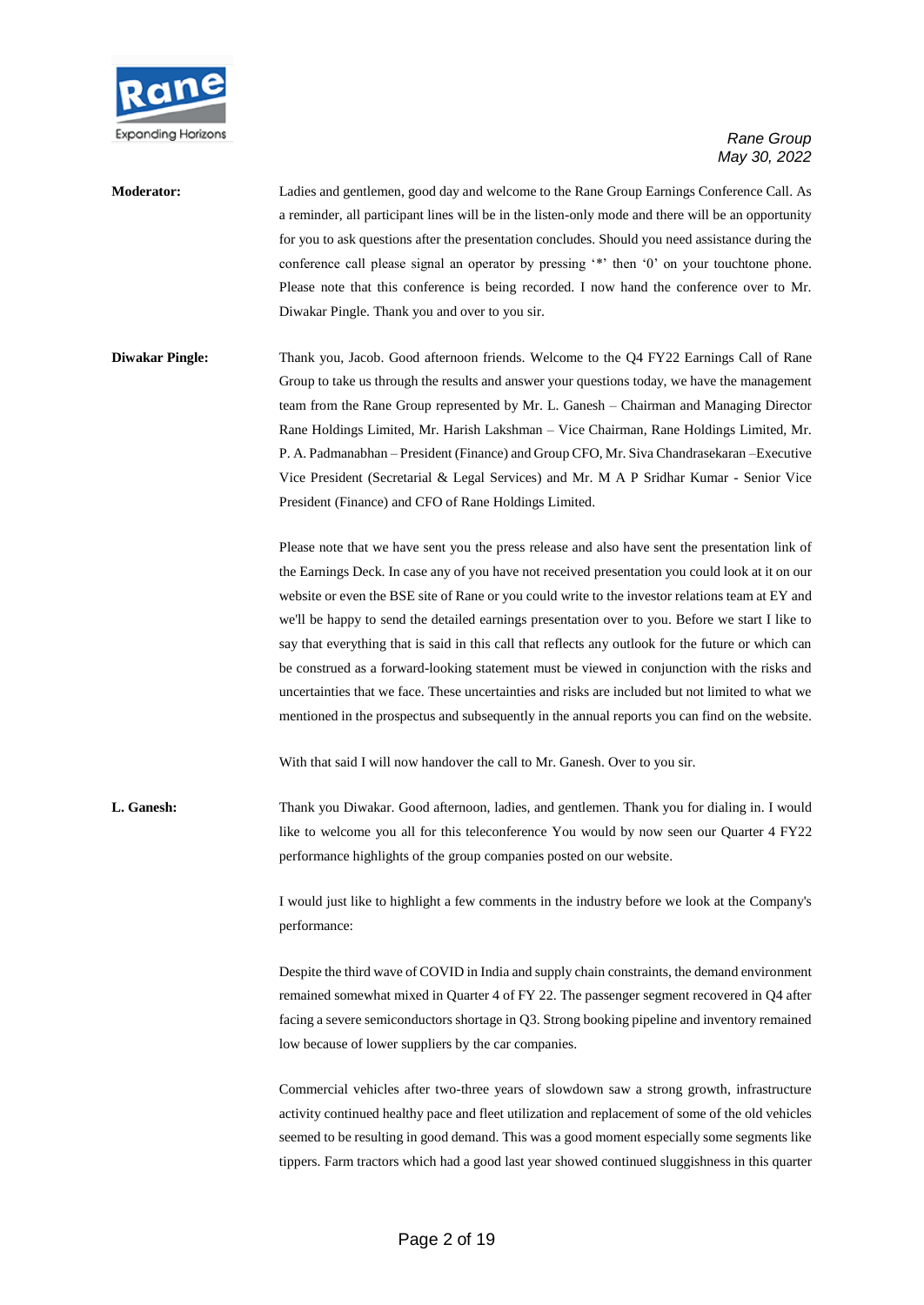

and some decline on a high base last year. Higher dealer inventory and production cuts by OEM lead to a decline in a two-wheeler segment. In terms of challenges, we saw three major issues on the horizon. One is, as you are all aware of the semiconductor shortage, we have been facing this for almost two years now. And it continues to remain a concern. Though the gap between demand and supply seems to be narrowing, it will probably take another year or so to become normal. Meanwhile, we have to wait and watch the impact if any of the Russia Ukraine crisis and the lockdown in China on this aspect. In terms of inflation, there has been a significant increase in various raw materials due to supply constraints and logistics challenges. We see some softening of prices in some commodities, but generally, the trend still seems to be really vulnerable. The global economies are showing signs of slowing down the inflation all over it leading to tighter monetary policies and the war in Ukraine is also causing trouble in the world economies. The year 2022, therefore, is very critical lot of uncertainty. The industry is also going through a transition in focus to EVs particularly in two wheelers and passenger vehicles. Although the Indian economy is showing resilience, and our industry has shown some positive signs in April and May, I think we need to watch the developments of this year closely and steer cautiously. We are working towards improving our supply chain customers, suppliers to mitigate the inflationary pressure and we are facing various logistic challenges.

I will, with these comments, handover to Harish for his comments and review of the Q4 performance. Thank you.

### **Harish Lakshman:** Thank you, Mr. Ganesh. Good afternoon everyone. We all know I think Q4 was an eventful quarter. We saw strong growth, the revenue increased by 12% at a group aggregate level compared to the previous year's quarter. However, the material cost increases and higher employee costs and some other expenses resulted in a drop in our EBITDA margins.

As you may have seen in the Presentation that was posted in our website on a full year basis, the aggregate revenue was Rs. 5,440 crores, which is our highest ever revenue and I now briefly cover each of our companies and significant highlights from each of these companies.

One is from Rane Madras, we secured an Rs. 18 crores per annum order for rack and pinion from an Indian passenger vehicle customer.

Our Light Metal Casting Indian business focused on operational improvement and resulted in reduction in internal rejections, improved machine availability, cycle time reduction, etc.

Our Castings Operation in America has been able to sustain the operational performance with the continuation of our TQM practices and some positive results have been achieved in areas of improved customer deliveries, quality and zero expedited freight costs.

There have been improvements in our Tooling and Consumer costs also which helps sustenance of our various cost metric.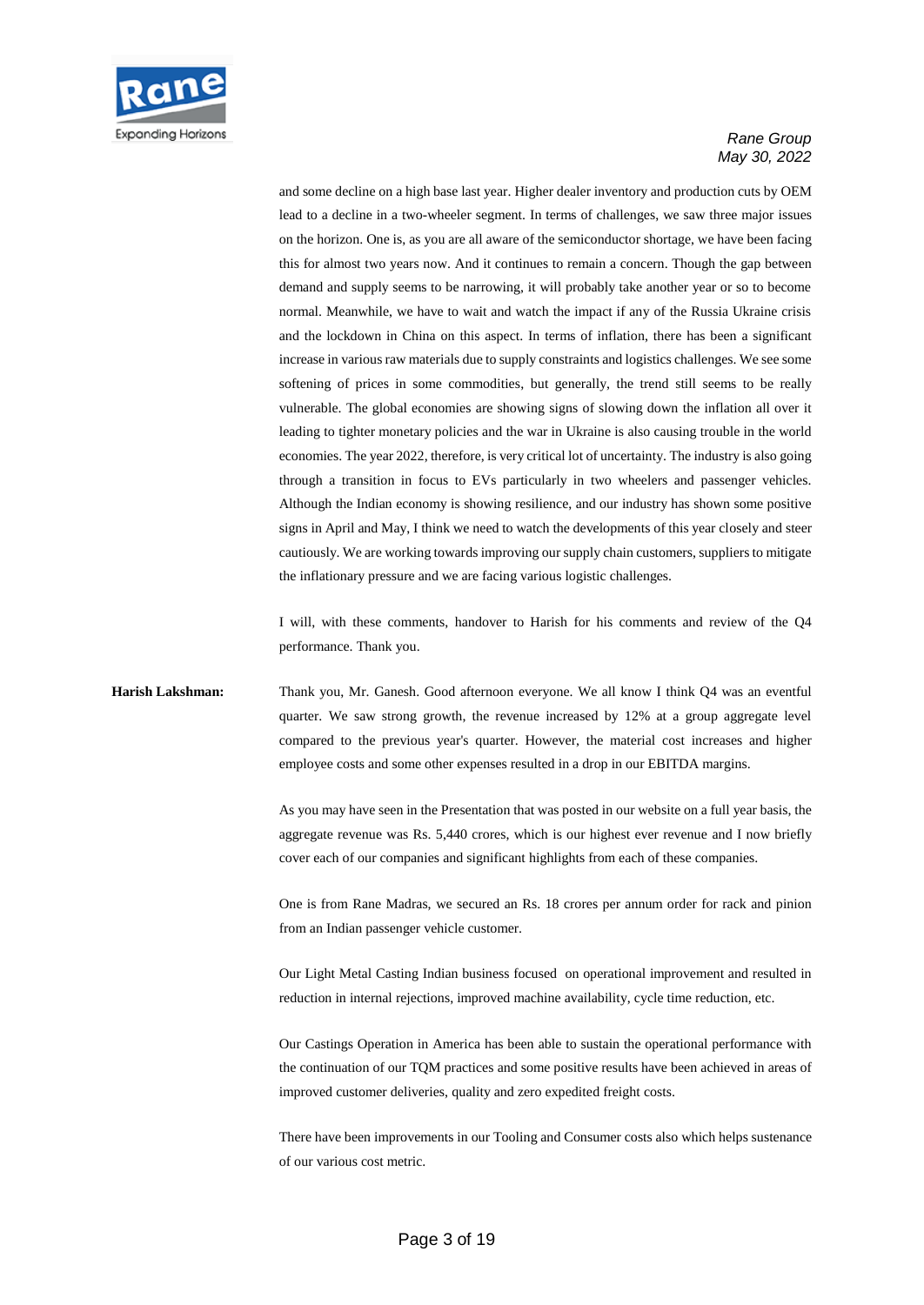

However, the business continues to face challenges due to the global supply chain shortages largely the semiconductor shortage, leading to deferment in launch a few new customer business and also some lower offtake from our existing customers.

The focus for 2022-2023 will be to build on our operational improvements, secure some more new business, and hope for our volume enhancement of our current business to ensure the longterm sustainability of the company.

In REVL (Rane Engine Valve Ltd), we continue improving the operational performance across plants, and increase in material cost was mitigated through recovery from customers and cost saving initiatives. We are working on multiple R&D projects with new customers and new age engines such as CNG, flex fuel, and hydrogen as fuel, etc.

In Rane Brake Lining, the revenue growth was positive supported by the strong OE demand however, the margins were impacted significantly during this quarter due to the commodity price increases.

Coming to our joint venture with ZF which as you all may have seen, now the new company is called ZF Rane Automotive India Private Limited. This is a 35-year relationship which started with TRW and then ZF and through this relationship, we were able to bring in advanced technology to the Indian customers. In order to enhance the cooperation for their automotive products in India, we agreed to transfer 1% stake to ZF in order to take the relationship to the next level. The enhanced cooperation is envisaged around three broad areas. One is bringing new products. Second is to enhance the localization of certain high technology products and third is to leverage the relationship with ZF, for Rane Group companies to become a strategic supplier to ZF. As you all know we already have quite a bit of exports going from Rane Madras to ZF.

RTSS now ZRAI, was originally established in 1987 to bring hydraulic power steering technology to the Indian market. The product portfolio has continued to evolve over a period of time and also enhanced by the introduction of new products such as seatbelts and airbags in the company. The name is ZF Rane Automotive India Private Limited reflects the transformation of the company has undergone from a steering product to include passive safety system. The steering business benefited from the recovery from the commercial vehicle segments and the increased demand from M&HCV customers. The offtake from export customers was lower during the quarter for the occupant safety business.

I am also happy to share that we commenced the construction of an inflator plant within our Trichy campus. I am also happy to share that the occupant safety division of this company has got approval under the PLI scheme so that we can further enhance our domestic and export business.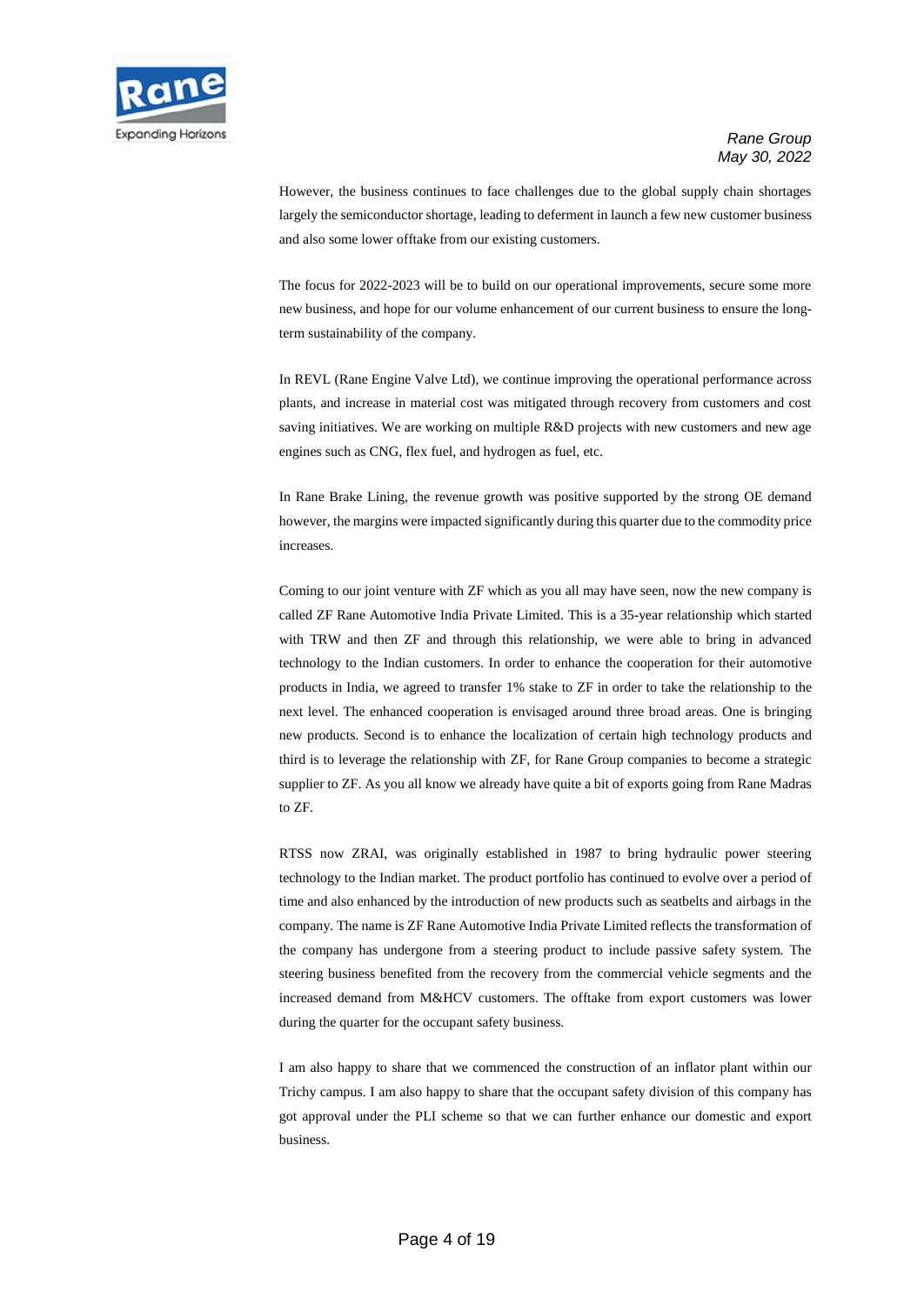

Coming to our joint venture with NSK (RNSS) – we enjoyed good growth on serve models largely with the Maruti, however, the adverse product mix an increase in variable overheads impacted the profitability. As mentioned in the past calls, we are confident that the causes for the warranty issue have been identified, and countermeasures have put in place. We continue to experience warranty returns pertaining to the prior period to the countermeasures. This will start to come down as we go forward. The additional provision during the quarter is for the returns during the prior period.

As far as the financial burden is concerned, we are in continuous discussion with our joint venture partner NSK and our customer MSIL to solve as and when there is a significant update, we will keep our investors informed.

We remain optimistic about the demand environment and the opportunities ahead. You know, obviously India remains the fastest growing major economy and is also expected to be the fastest growing automotive market in the world. So, we remain quite optimistic, despite the various challenges that Mr. Ganesh talked about. The indications based on April and May volume also seem to be quite positive for the coming year 2022-2023.

With these remarks will now open for any questions that you may have. Thank you.

**Moderator:** We will now begin the question-and-answer session. The first question is from the line of Abhishek Jain with Arihant Capital Markets Limited. Please go ahead.

**Abhishek Jain:** Sir if you can throw some light on which are the segments which are doing much better relatively in this quarter as the management has talked about April May, and which are the clients where you are seeing much more traction on relative basis?

**Harish Lakshman:** Obviously, the commercial vehicle market continues to show robust growth in this quarter, passenger car is also reasonably strong. So, businesses which are highly dependent on commercial vehicle, so for example, the steering division of the ZF Rane even Rane Madras Steering division, we are all benefiting from this

**Abhishek Jain:** If you can throw some light on how the margins are there right now, because have you taken any hike with the client right now, in terms of the input price hike.

**Harish Lakshman:** This definitely is a significant challenge for us, because the commodity prices have increased substantially during the previous quarters and unfortunately there is also talk of some more steel price increases coming in this quarter. It has not happened as yet, but there is a lot of pressure from the steelmakers. So, this obviously impacts the margin, even though we recovered almost, if not all the increases from our customers within a short time lag. It is still because of the denominator effect there is a loss in margin. So, you know, therefore, we are looking at additional productivity improvement measures of cost savings etc. to maintain our margins.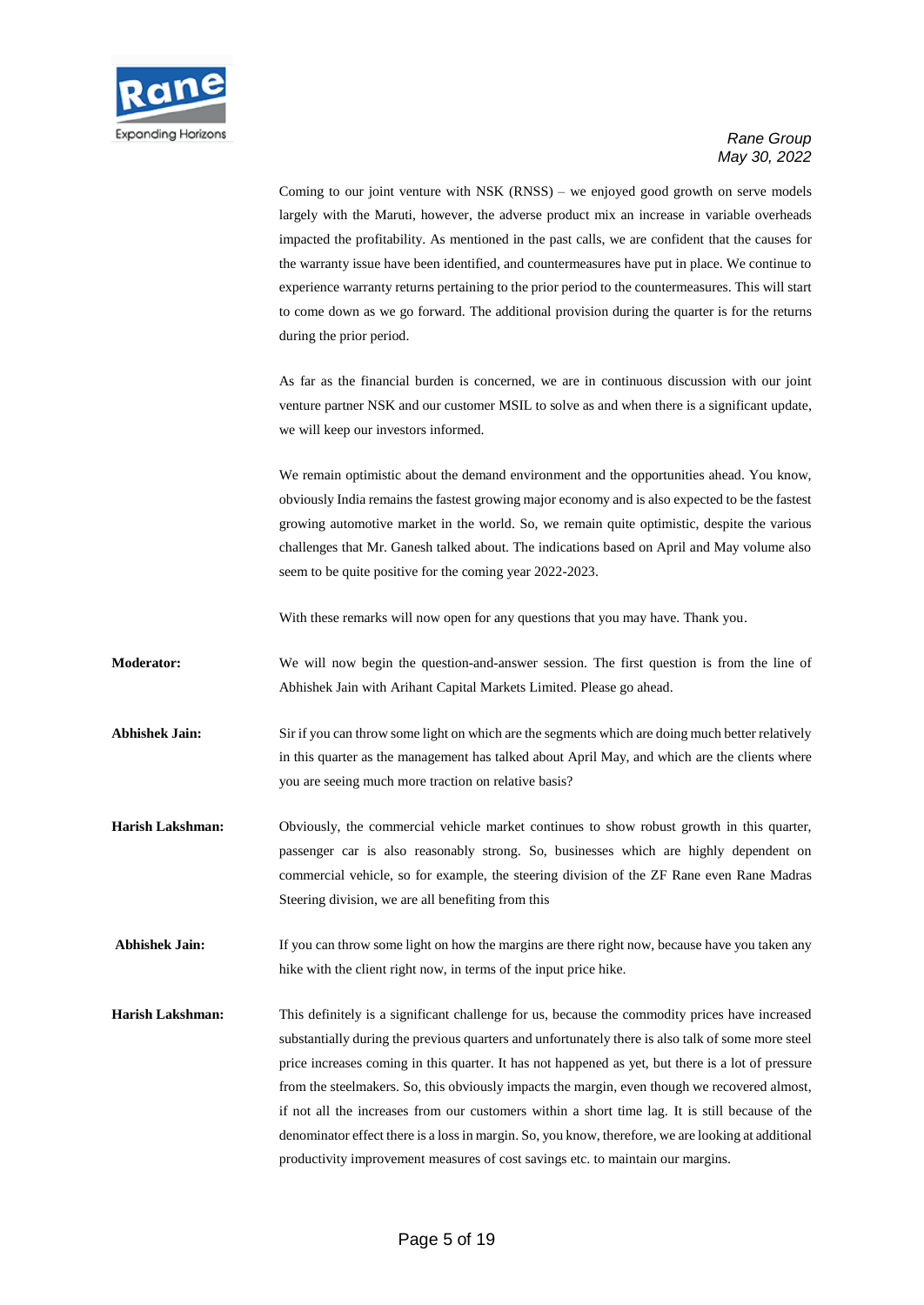

| <b>Abhishek Jain:</b>   | Okay and impairment anymore impairment?                                                                                                                                                                                                                                                                                                                                                                                                                                                                                                                                                                                                                                                                                                                                                                                                                                                                                                                                                                    |
|-------------------------|------------------------------------------------------------------------------------------------------------------------------------------------------------------------------------------------------------------------------------------------------------------------------------------------------------------------------------------------------------------------------------------------------------------------------------------------------------------------------------------------------------------------------------------------------------------------------------------------------------------------------------------------------------------------------------------------------------------------------------------------------------------------------------------------------------------------------------------------------------------------------------------------------------------------------------------------------------------------------------------------------------|
| <b>Harish Lakshman:</b> | Impact for which business?                                                                                                                                                                                                                                                                                                                                                                                                                                                                                                                                                                                                                                                                                                                                                                                                                                                                                                                                                                                 |
| <b>Abhishek Jain:</b>   | In Q4, we have done last. Okay, that was last year sir. Thank you sir. All my questions have<br>been answered. Thank you.                                                                                                                                                                                                                                                                                                                                                                                                                                                                                                                                                                                                                                                                                                                                                                                                                                                                                  |
| Moderator:              | Thank you. The next question is from the line of Samarth Singh with TPF Capital. Please go<br>ahead.                                                                                                                                                                                                                                                                                                                                                                                                                                                                                                                                                                                                                                                                                                                                                                                                                                                                                                       |
| <b>Samarth Singh:</b>   | Could you just give me, I guess, volume growth or degrowth, between FY20 and FY22?                                                                                                                                                                                                                                                                                                                                                                                                                                                                                                                                                                                                                                                                                                                                                                                                                                                                                                                         |
| <b>Harish Lakshman:</b> | Volume for which business?                                                                                                                                                                                                                                                                                                                                                                                                                                                                                                                                                                                                                                                                                                                                                                                                                                                                                                                                                                                 |
| <b>Samarth Singh:</b>   | For Rane Brake Lining given that FY21 was an odd year, I just want you to compare the growth<br>and volumes between FY22 and FY20.                                                                                                                                                                                                                                                                                                                                                                                                                                                                                                                                                                                                                                                                                                                                                                                                                                                                         |
| <b>Harish Lakshman:</b> | Unfortunately, we do not have the exact data readily available. We are not able to pull it up.<br>Obviously, there has been a growth except in the aftermarket, the growth has been fairly muted,<br>but we do not have the exact data.                                                                                                                                                                                                                                                                                                                                                                                                                                                                                                                                                                                                                                                                                                                                                                    |
| <b>Samarth Singh:</b>   | Could you please throw some color around, margins for this business? I mean, I understand that<br>because the denominator is going to grow substantially, the percentage margins are coming<br>down, but even on a just on absolute EBITDA number we are it does not seem like you are going<br>to be able to pass through all the costs increases. So, if you could just give some more color just<br>on what is going on in the industry and with Rane Brake Lining in terms of ability to pass the<br>cost?                                                                                                                                                                                                                                                                                                                                                                                                                                                                                             |
| <b>Harish Lakshman:</b> | Yes, definitely it is a concern for us, as well as that the margins have come down because of the<br>commodity price increase, and we have not been able to pass on all the increases for the<br>customers, Rane Brake Lining, as you also know, is a substantial portion of that comes from the<br>aftermarket, almost 45 to 50% of the sales of the company. So, that the ability to pass on<br>increases the aftermarket is also a function of what is happening, the competitive space in the<br>aftermarket. So, sometimes it tends to have a longer lag effect. However, I am also caution that<br>2019-20 and 2020-21 was also beneficial for RBL because of the commodity price decline that<br>happened to in the company compared to the previous two years. So, we had some<br>extraordinarily good margins in those years and now unfortunately, the pendulum has swung the<br>other way. But we are hopeful that, the margins should start improving after the commodity<br>prices stabilize. |
| <b>Samarth Singh:</b>   | Okay, and when you say stabilize you believe that even if they do not come down as long as<br>they maintain, you will be able to pass on these cost increases?                                                                                                                                                                                                                                                                                                                                                                                                                                                                                                                                                                                                                                                                                                                                                                                                                                             |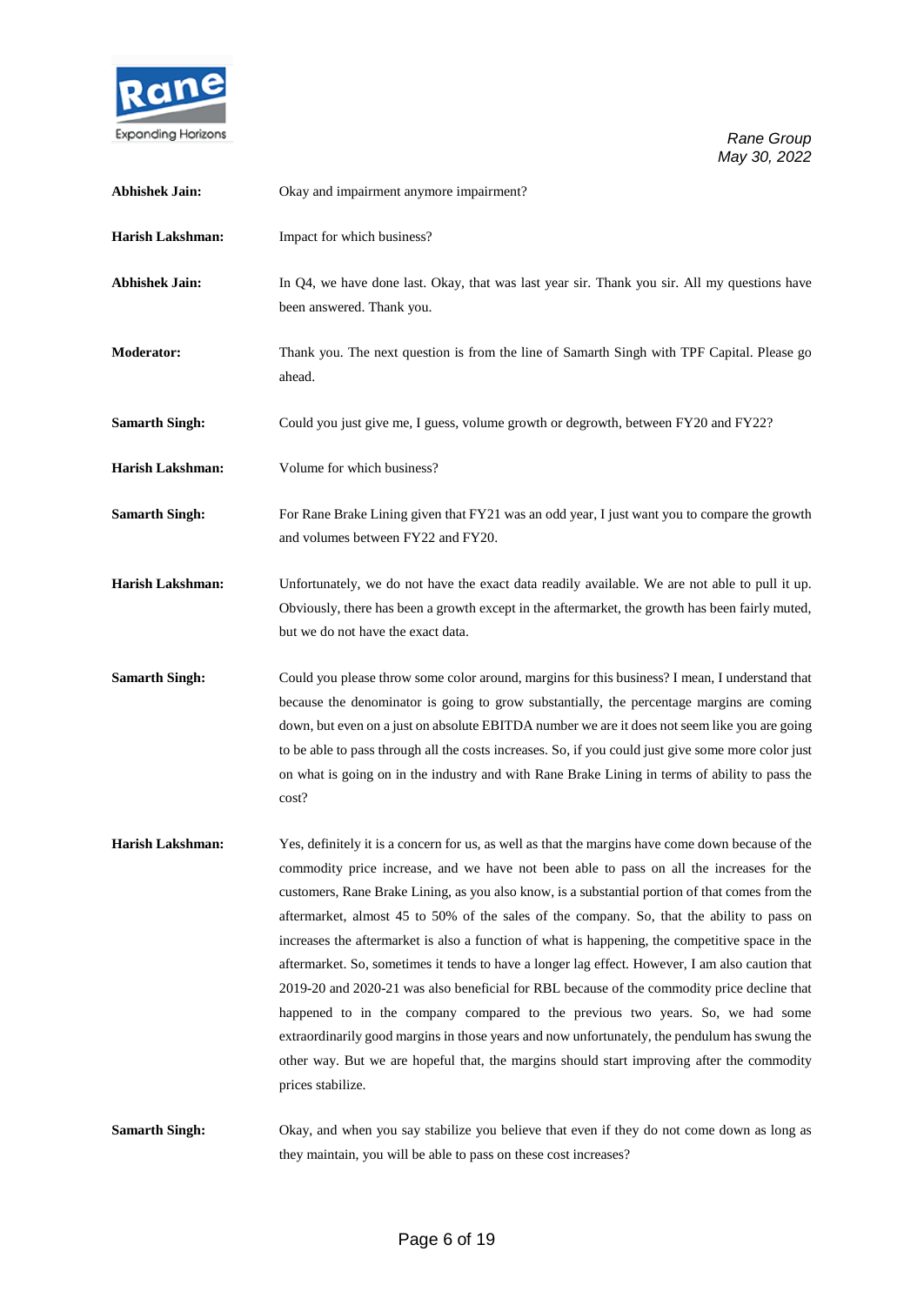

| Harish Lakshman: | Gradually we will be able to pass on. We just found the answer to your earlier question. There   |
|------------------|--------------------------------------------------------------------------------------------------|
|                  | has been 11% increase in production, across all the brake lining product lines, including lining |
|                  | despite everything.                                                                              |

**Moderator:** Thank you. The next question is from the line of Pratik Kothari with Unique Asset Management. Please go ahead.

**Pratik Kothari:** Sir my question on the Rane Madras US subsidiary. I believe there were two major challenges that we are facing there. One was on the operational side and another was leading new orders and expanding our revenue base in India. If you can throw some light, what is the status there currently.

- **Harish Lakshman:** Yes, as I said in my opening comments, the operations improvement is definitely going according to plan and all the inefficiencies that we used to have, like expedited freight, overtime and also, unexpected machine downtime losses, there has been significant improvement and as I said such expedited freight has been zero throughout last year. So, I think operationally, a lot of improvement has been made. Now, the question is about booking new business and launching new business. During the previous two years, for 2022 to 2023 also, the booking of new business has been reasonably decent, but unfortunately, as I said, one of the businesses that were supposed to launch during early part Q1 of 2022, because of chip shortage, the customer is delaying the launch. So, that is impacting us and second is the existing book of business. There has been some up and downs, some from about 5-7% loss of sales, again, due to chip shortage. So, both are external factors. So, we are hoping that with the chip shortage situation improving during the latter part of this year, the sales will start coming back to as per our plan. In addition, we are also working on some new businesses that we are quoting for for the subsequent years and the pipeline is looking encouraging as of now.
- **Pratik Kothari:** Sir would you like to share what kind of top line numbers you were expecting to see in FY23 on the RPDC side?
- **Harish Lakshman:** I think it is around \$33 million.
- **Pratik Kothari:** We did \$25 million this year, we expected to \$33 in the coming fiscal?
- **Harish Lakshman:** Correct.
- **Pratik Kothari:** Okay, ideally this is good enough to break even EBITDA level.
- **Harish Lakshman:** No, it will not be because we must also remember that while there is volume growth, there is also substantial aluminum commodity increase that has happened. So, a lot of the growth is also happening due to the commodity increase. So, to that extent, the breakeven point does not change, because some of that growth is coming due to the commodity increase, not due to business growth.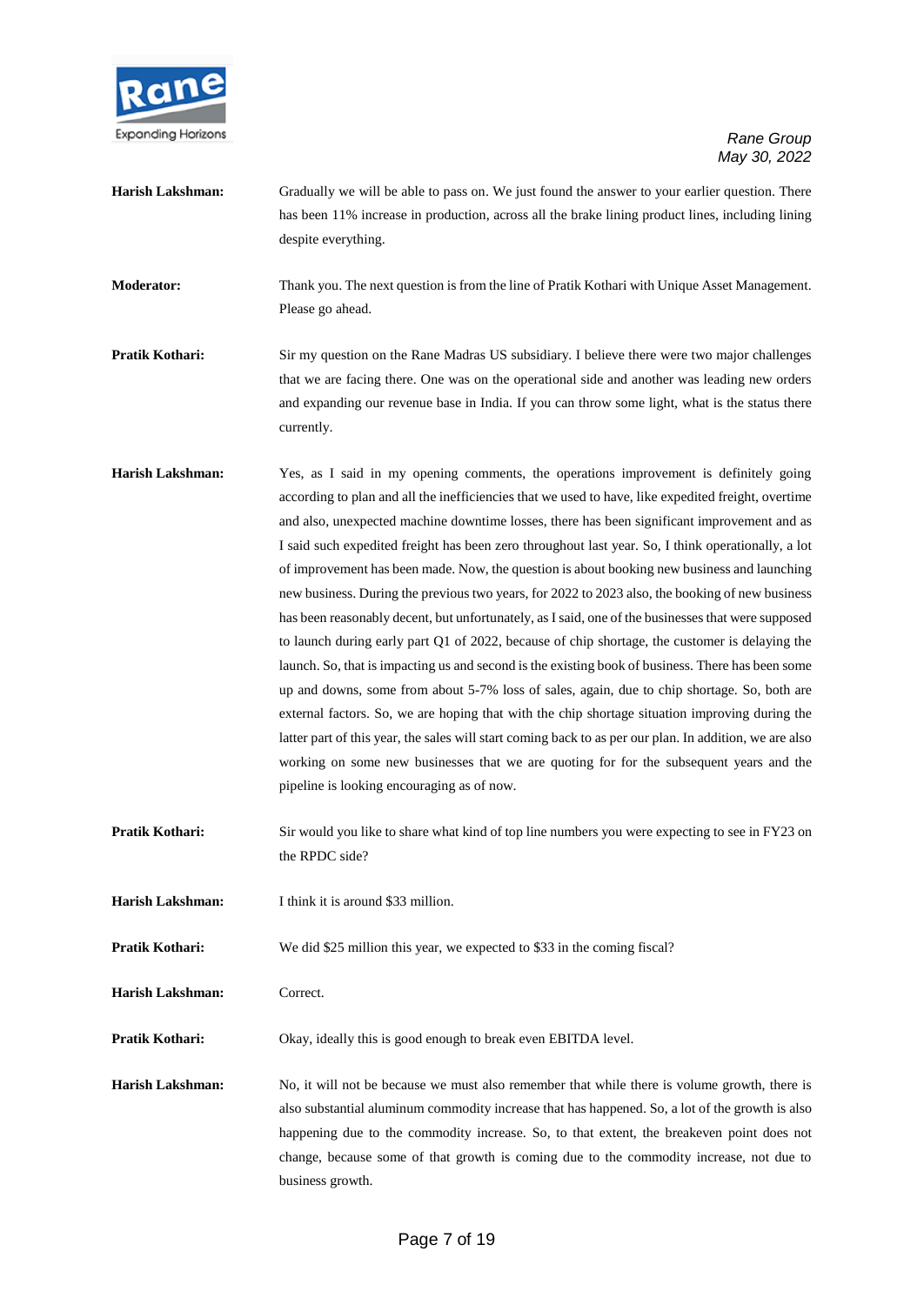

| Pratik Kothari:         | So, where would a new breakeven number be at?                                                                                                                                                                                                                                                                                                                                                                                                                    |
|-------------------------|------------------------------------------------------------------------------------------------------------------------------------------------------------------------------------------------------------------------------------------------------------------------------------------------------------------------------------------------------------------------------------------------------------------------------------------------------------------|
| Harish Lakshman:        | I don't have that kind of a number readily available.                                                                                                                                                                                                                                                                                                                                                                                                            |
| Pratik Kothari:         | As per slide, you have shown that India's production growth in passenger vehicle was two versus<br>Rane 17 commercial vehicle at 16 versus 20. Now, I would assume that there will be at least 10-<br>15 maybe 20% of price increase that would have that we would have seen in this year. So,<br>subtracting for that if we only look at volume growth for Rane it seems to be much lower than<br>what India as a country has done. Just your comments on this. |
| Harish Lakshman:        | You are referring to that slide or the investor presentation we have put where we are saying our<br>growth, but if you see our growth in most cases is better than the industry growth.                                                                                                                                                                                                                                                                          |
| Pratik Kothari:         | No sir, but that could account a lot of price increases also right, because we are comparing<br>volume growth of India to sales growth of Rane.                                                                                                                                                                                                                                                                                                                  |
| Harish Lakshman:        | Right. So, that's a good point. Yes obviously the commodity price increases is included in this<br>as a production column does not include. So, but this even if you remove that effect there is still<br>growth for us, obviously, and my understanding is it will be still better than the industry across<br>almost all the segments. Except for the reasons I have mentioned in the investor presentation.                                                   |
| <b>Moderator:</b>       | Thank you. The next question is from the line of Ankur Jain NRI investor. Please go ahead, sir.                                                                                                                                                                                                                                                                                                                                                                  |
| <b>Ankur Jain:</b>      | I want to ask for Rane NSK are the provision related to the old claims or there has been a new<br>claim related to new products?                                                                                                                                                                                                                                                                                                                                 |
| <b>Harish Lakshman:</b> | Yes, as I said, it's all pertaining to the old claims.                                                                                                                                                                                                                                                                                                                                                                                                           |
| <b>Ankur Jain:</b>      | Okay, got it and my second question will be, as you mentioned, we sold 1% of Rane TRW to<br>ZF. So, when will this transaction be concluded in which quarter.                                                                                                                                                                                                                                                                                                    |
| Harish Lakshman:        | It was already concluded on December 30th, 2021.                                                                                                                                                                                                                                                                                                                                                                                                                 |
| <b>Ankur Jain:</b>      | Okay. It's already reflected in Q3.                                                                                                                                                                                                                                                                                                                                                                                                                              |
| <b>Harish Lakshman:</b> | Yes that 1% transfer was reflected in the accounts, Rane holdings account of Q3, correct.                                                                                                                                                                                                                                                                                                                                                                        |
| Moderator:              | Thank you. The next question is from the line of Yogesh Mittal, an individual investor. Please<br>go ahead.                                                                                                                                                                                                                                                                                                                                                      |
| <b>Yogesh Mittal:</b>   | My question is regarding the Rane Brake Lining on the research and the development expenses.<br>Can you please help me understand the kind of the nature of expenses we do there and what we<br>are trying to achieve and also, if you can give me some indication on the percentage or the                                                                                                                                                                      |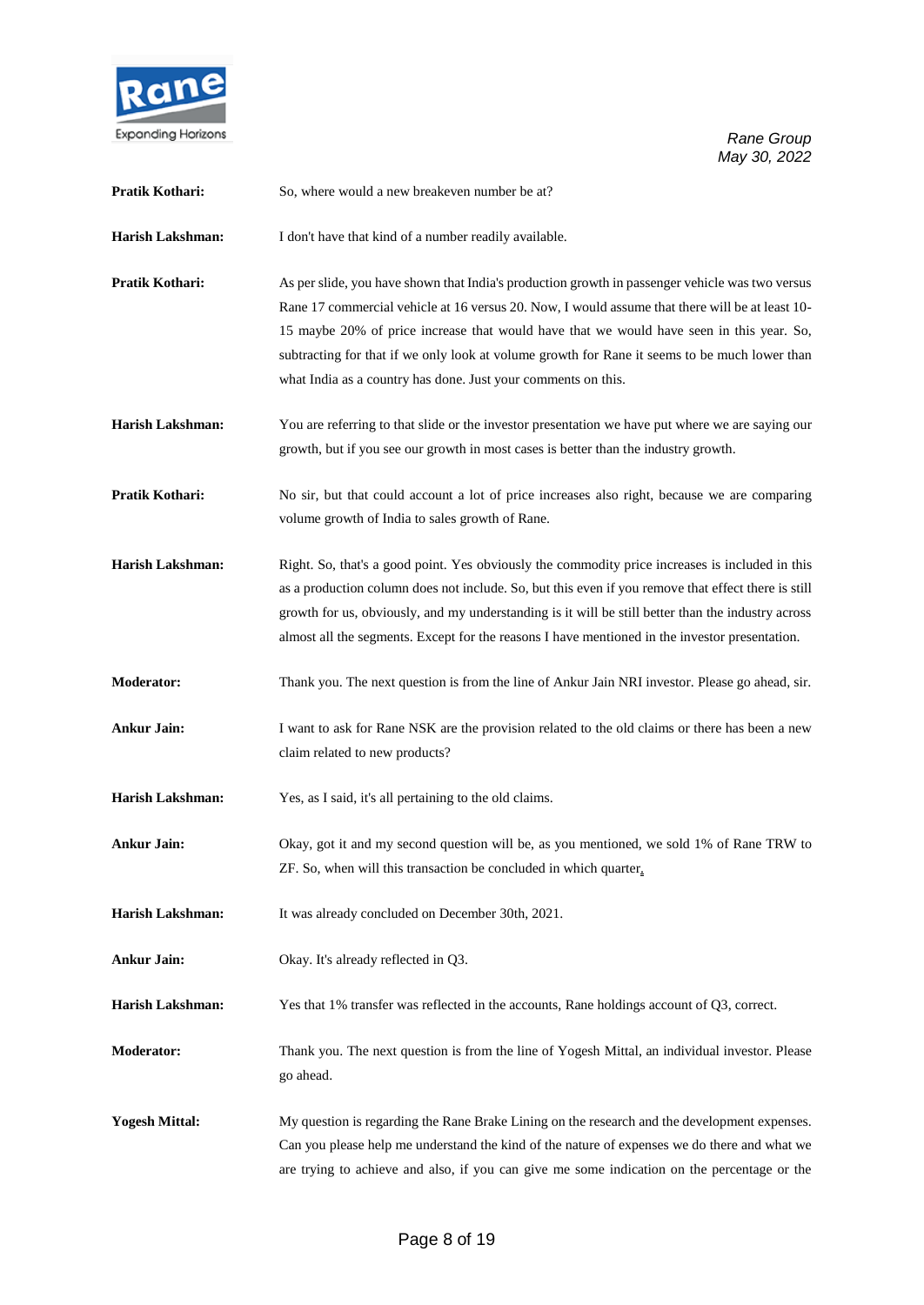

absolute term, just a ballpark number like what are we looking ahead in the years to come in terms of the expenses? This is my question. Thank you.

Harish Lakshman: And which number from where. Can you please tell me which number you are referring to?

**Yogesh Mittal:** No, I am not referring any number. I am just generally asking on Rane Brake Lining as such, the research and development in general, because this seems to be industry where we are seeing that there are changes happening in terms of the technology is being used, but just wanted to understand basically in general sense that what are the research and development expenses we do and what are the kinds of activities we are doing and basically trying to achieve and what kind of percentage in terms of the sales or just in the ballpark numbers if you can give me, I do not want the exact thing just the color?

**Harish Lakshman:** The good thing about Rane Brake Lining is we are extremely well positioned in the domestic OE market, whether it is passenger car, SUV, even two-wheeler, with the slowly with ABS coming, there is friction material dispatch also coming into two wheelers. So, across multiple segments, we are already number one and well positioned. In the last three-four years, if you go back and look at the annual reports of RBL significant investments have been made in R&D. In fact, and I think, if I look back at '19-20 or '18-19, we invested even close to 8% of our sales towards R&D. A lot of these went towards being in investments like dynamometers, which help do a very quick testing for our customer and many different types of testing, which we had to earlier depend on other countries. So, Rane Brake Lining has been using the profits that the company has been generating to invest in R&D keeping in mind the next 5-7 years, and we believe that these investments have further strengthened our position as a market leader for friction material. So, therefore we are quite confident that these investments will help us as we go forward in the future and of course just to add, I mean, as we have a good relationship with our partner Nisshinbo and a lot of these localization of these R&D Investments is happening with their support.

**Yogesh Mittal:** So, if I can just ask that these activities for the R&D are happening basically inhouse.

**Harish Lakshman:** Yes.

**Moderator:** Thank you. The next question is from the line of Chetan Phalke with Alpha Invesco, please go ahead.

**Chetan Phalke:** Sir I think just you are just answering to one question prior to this one, that the warranties are being NSK warranties are being paid out on old claims. Sir just wanting to understand what is the cutoff date when we say old claims, as in vehicles that are sold prior to 2021 vehicles that are sold to 2020? Is there any year any month or something like that?

Harish Lakshman: I am not able to give you an exact date, but they are all prior to 2021. 2020, 2019 that period? they are all the old ones? Yes, no new one.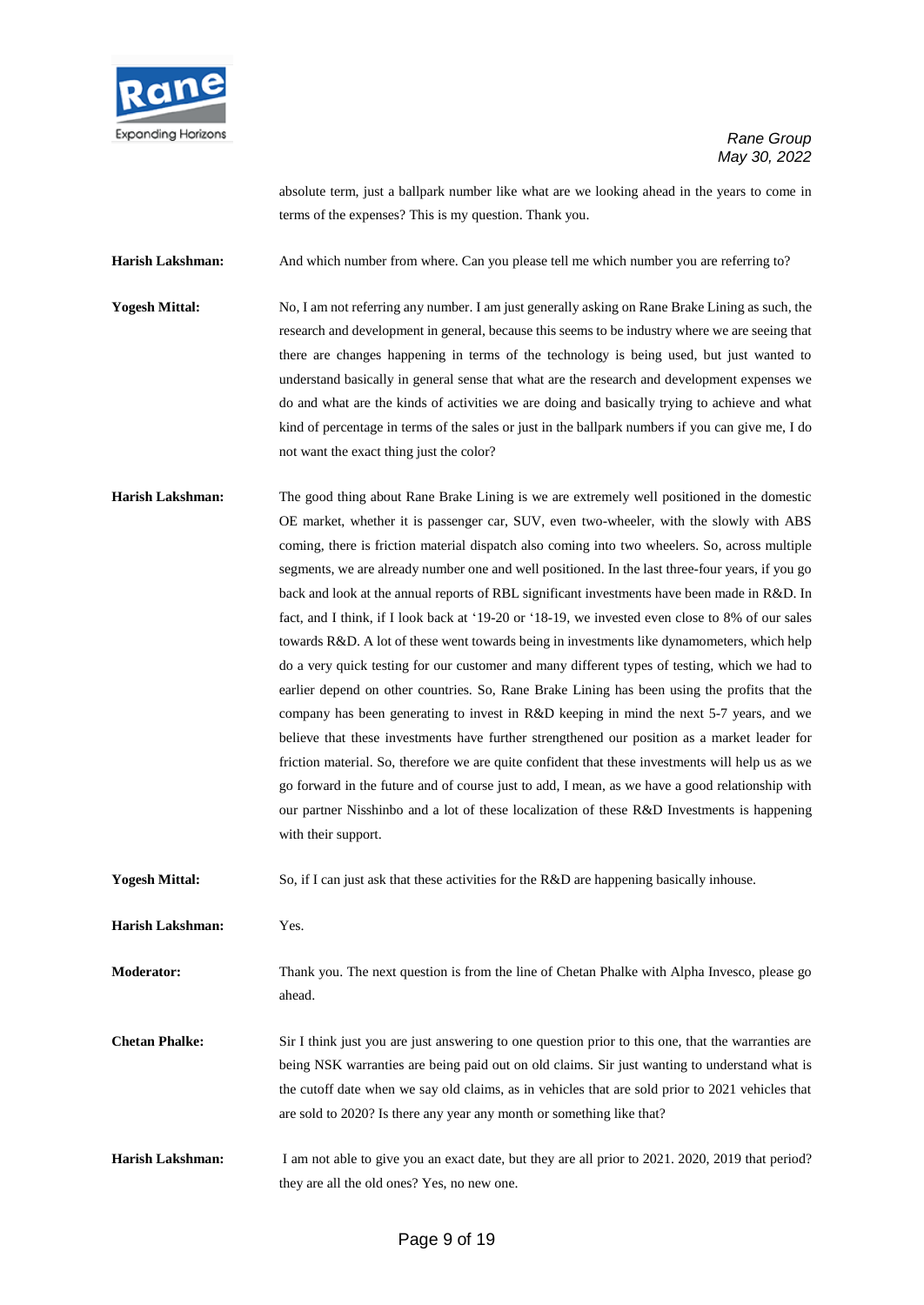

| <b>Chetan Phalke:</b>   | And please correct me if I am wrong. So, from what I understand, there is a three-year OEM<br>warranty whenever I buy a vehicle, and then there is an option of having a two years extended<br>warranty. So, in total, the warranty period is up to let's say, five years. So, given the I just wanted<br>to understand the way our the warranty contracts are structured, is there a chance that we may<br>have to pay warranty beyond these fiveyears as well. Are we paying any warranties on vehicles<br>that were sold more than five years back, is there a chance, or are we paying? |
|-------------------------|---------------------------------------------------------------------------------------------------------------------------------------------------------------------------------------------------------------------------------------------------------------------------------------------------------------------------------------------------------------------------------------------------------------------------------------------------------------------------------------------------------------------------------------------------------------------------------------------|
| <b>Harish Lakshman:</b> | No, there is very, very little that comes beyond five years. There has been some in the past, and<br>even that has stopped. So, there is almost zero now, that is beyond five years.                                                                                                                                                                                                                                                                                                                                                                                                        |
| <b>Chetan Phalke:</b>   | But still, there is a slight chance that it might come.                                                                                                                                                                                                                                                                                                                                                                                                                                                                                                                                     |
| <b>Harish Lakshman:</b> | I would say very, very little chance. I mean, theoretically, yes. But I am quite hopeful that they<br>will be nothing beyond five years as we go forward. There has been some in the past a few years<br>ago.                                                                                                                                                                                                                                                                                                                                                                               |
| <b>Chetan Phalke:</b>   | And given the fact that we have provided for almost Rs. 470 crores over the last three years, I<br>just wanted to understand, in your estimate, what percentage of vehicles sold are covered under<br>the provisions that we have done? I just wanted to understand where are we in terms of<br>provisions are towards the fag end? Are we in the middle of it?                                                                                                                                                                                                                             |
| <b>Harish Lakshman:</b> | No, I believe that this number, we are hoping that this covers all aspects that we know so far and<br>I think we have mentioned in past calls, warranty returns from the prior period is anywhere from<br>4% to 5% of the total vehicle sales of those particular models. So, this factors in what is estimated<br>to happen in the future also. As you rightly asked, there is some vehicles still made in 2019 or<br>2020, but that could be in its third year or fourth year, and it comes up for warranty claim. So,<br>this should take into account all of that.                      |
| <b>Chetan Phalke:</b>   | Okay, okay. But can we say we have crossed at least the halfway mark when it comes to the<br>provisioning?                                                                                                                                                                                                                                                                                                                                                                                                                                                                                  |
| Harish Lakshman:        | Yes, we are hoping that. I mean, we have changed our own estimates at least three times in the<br>last two years. It is unfortunate that that has happened. So, we believe that it will not go further.<br>But I think, as we go along, we will see. We are hoping that this is going to be 100% If not 80%<br>plus, not halfway mark for sure.                                                                                                                                                                                                                                             |
| <b>Chetan Phalke:</b>   | Yes, one last thing. I think in your opening commentary, you are talking about some negotiating<br>being done with our partner, can you throw some light on it with respect to warranty thing?                                                                                                                                                                                                                                                                                                                                                                                              |
| Harish Lakshman:        | Yes, I am not able to say anything more other than the fact that we are in discussion with our<br>partner. As I have said in the past calls, this is a very complex issue because there are 4 different<br>legal entities involved. There is NSK in Japan, which is responsible for the product and process<br>engineering. There is Rane NSK that is joint venture which makes it. Then there is a approval                                                                                                                                                                                |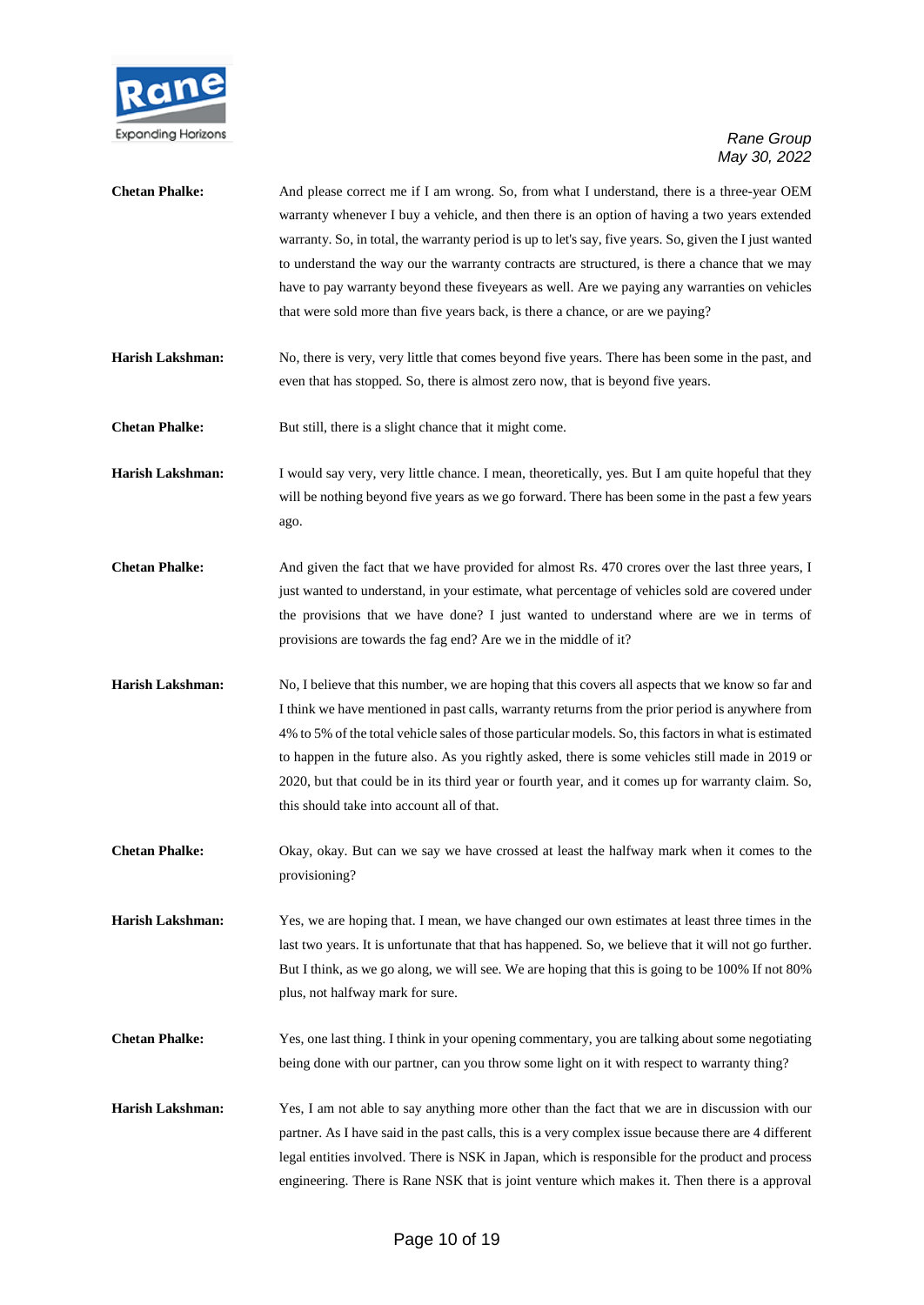

by Suzuki Motor Corporation in Japan, who then licenses their vehicle technology to Maruti Suzuki, okay, so trying to resolve this among four entities; and not being able to travel to Japan where at an engineering level, as well as a senior management level to discuss this issue and reach a conclusion, has been challenging. I think but for COVID, maybe we would have progressed on these discussions faster. That is the only thing I can tell you right now. What will happen, how it would land - cannot comment at this stage.

- **Chetan Phalke:** Okay. Any chances of something getting announced during this financial year?
- **L. Ganesh:** So, I said during my opening comments, as in when there is an update, you can be rest assured, you know, we will immediately inform our investors. Obviously, this has been pain point for all of us.
- **Moderator:** Thank you. The next question is from the line of Jigar Shroff from Financial Research. Please go ahead.
- **Jigar Shroff:** Sir in earlier call you mentioned this Rane NSK warranty provision is pertaining to sales made from April 15 to October 18 of approximately Rs. 1900 crores. Am I right, sir?
- **Harish Lakshman:** Yes, correct.
- **Jigar Shroff:** Yes but how much is the aggregate provision we must have made?
- **Harish Lakshman:** Rs. 490 crores.
- **Jigar Shroff:** Since you mentioned these all pertaining to vehicles sold prior to 2020 realistically, should this warranty claims continue till about 2025 because since you said that they have taken come to five years.
- Harish Lakshman: Theoretically, yes. But it will significantly drop off, you will not see this level continuing as we go forward because a lot of countermeasures to solve the problem, more than 90% of the issues were sorted out in 2018 itself. So, a lot of corrections, whatever in the product and process that happened they all happened many years ago 2018 But unfortunately, we are dealing with a lot of vehicles that were produced before that period.
- **Jigar Shroff:** How much have you provided in FY21 and FY22 sir, if you could tell me, please.
- **Harish Lakshman:** From April 21 to March 22, we have provided Rs. 161.6 crores.
- **Jigar Shroff:** FY21 sir.
- **Harish Lakshman:** Rs. 177.1 Cr.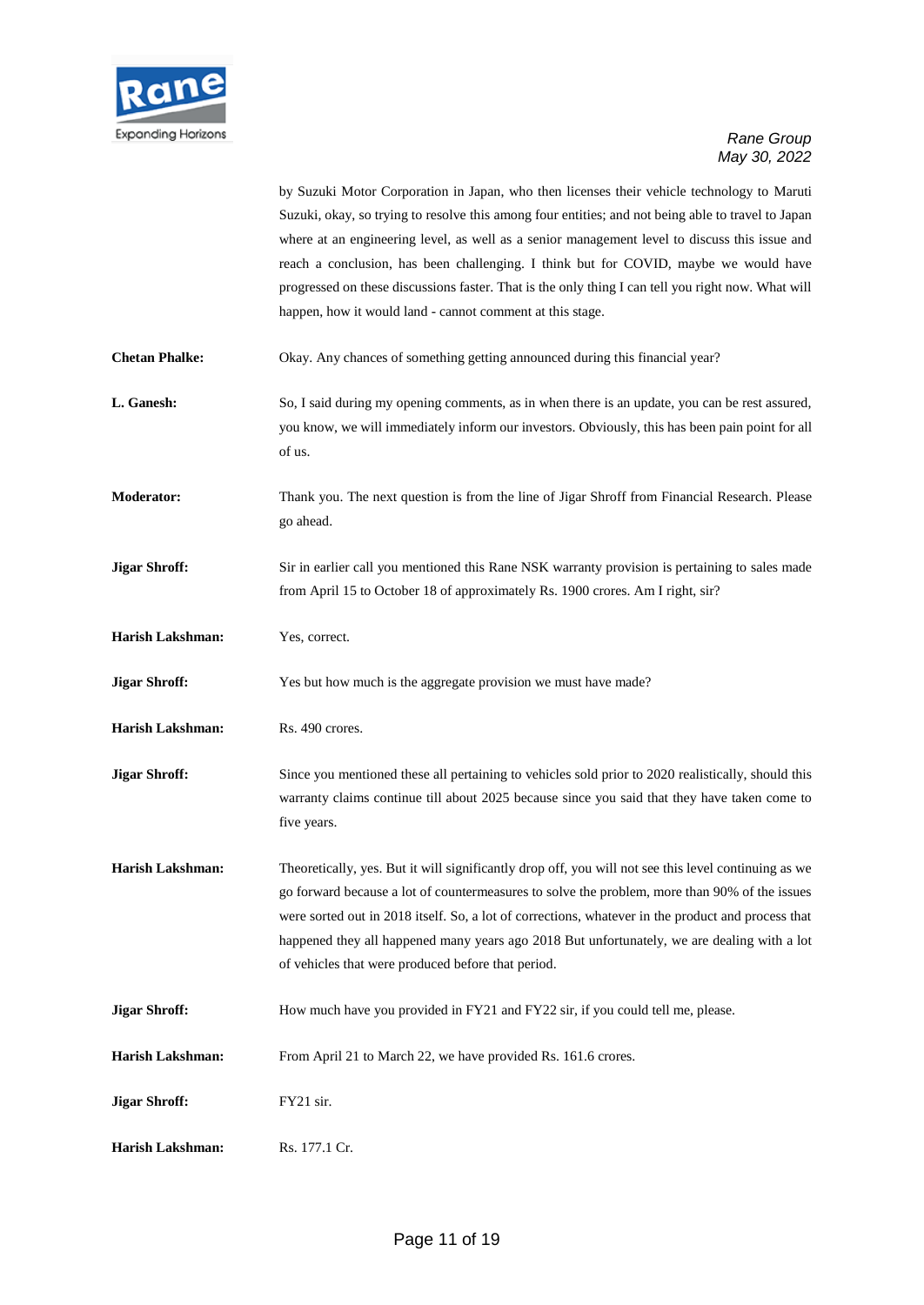

| <b>Jigar Shroff:</b>    | So, you expect this to taper off significantly, going ahead?                                                                                                                                                                                                                                                                                                                                                                                                                                                                                                                                                                                                                                           |
|-------------------------|--------------------------------------------------------------------------------------------------------------------------------------------------------------------------------------------------------------------------------------------------------------------------------------------------------------------------------------------------------------------------------------------------------------------------------------------------------------------------------------------------------------------------------------------------------------------------------------------------------------------------------------------------------------------------------------------------------|
| <b>Harish Lakshman:</b> | Yes.                                                                                                                                                                                                                                                                                                                                                                                                                                                                                                                                                                                                                                                                                                   |
| <b>Jigar Shroff:</b>    | My second question was an earlier call you have alluded, sir, that you may look at merging all<br>the group companies except the joint venture at some point of time to create shareholder value<br>which you said in the works and if you could shed some light on that.                                                                                                                                                                                                                                                                                                                                                                                                                              |
| <b>Harish Lakshman:</b> | We have maintained this for the past several years. This is constant feedback that we have got<br>from our investors and we continue to evaluate all options, but we have not taken any decision<br>as yet and I think as and when we have some internal clarity on what is best for the each of our<br>businesses, we will come back to our investors.                                                                                                                                                                                                                                                                                                                                                |
| Moderator:              | Thank you. The next question is from the line of Rajakumar Vaidynathan, an individual investor.<br>Please go ahead.                                                                                                                                                                                                                                                                                                                                                                                                                                                                                                                                                                                    |
| Rajakumar Vaidynathan:  | Sir I have three questions. So, the first one is on the US subsidiary of Rane Madras. I just wanted<br>to with the kind of interest rate hikes that the US is going through, and that is where I also talk<br>about recession being around so just wanted to know, what keeps running management<br>enthusiastic about the turnaround and also what is the medium-term outlook for this subsidiary?<br>I do not want one year. Next three years, where do you see this subsidiary?                                                                                                                                                                                                                     |
| <b>Harish Lakshman:</b> | Again, as I indicated in last June or July Investor Call, after a lot of debate by the board of Rane<br>Madras and looking at the operational situation at that company, as well as the outlook for that<br>business, we took a decision that we will stay invested for now and, we were seeing a path<br>towards profitability, but this was much before the semiconductor shortage issue impacted us, I<br>think. So, we continue to monitor, there is no change in our decision and I think we will keep<br>reviewing this as we go forward. But there is nothing immediate, that, we are deciding one way<br>or the other, but all I can tell you is we are continuously evaluating the situation. |
| Rajakumar Vaidynathan:  | Yes, sir. I think you said this so many times. So, we understand that. So, what I am asking is<br>see if all the plans that we are working, obviously turn out to be successful, I just want to know<br>where do you see the substitute trades, it is going to operate at 80% utilization level, just typical<br>of any auto industry, I just want to raise the subsidy, what would be projected top line or the<br>bottom-line numbers? Because as an Investor I want to know, when we will be able to make<br>whatever money that we have lost in the past?                                                                                                                                          |
| <b>Harish Lakshman:</b> | If everything goes according to the way we plan it, then for sure we see a visibility of growing<br>the top line for this business to \$40 to \$45 million because as I said, there is a lot of space<br>available in that plant for expansion, as well as even right now the capacity utilization on the die<br>casting side is only at about 70%. So, there is scope for getting some businesses and with less<br>investment, we can expand. Now, the profitability of this business, as we have always<br>maintained from day one of acquisition, this is not something that is going to give u a significant                                                                                       |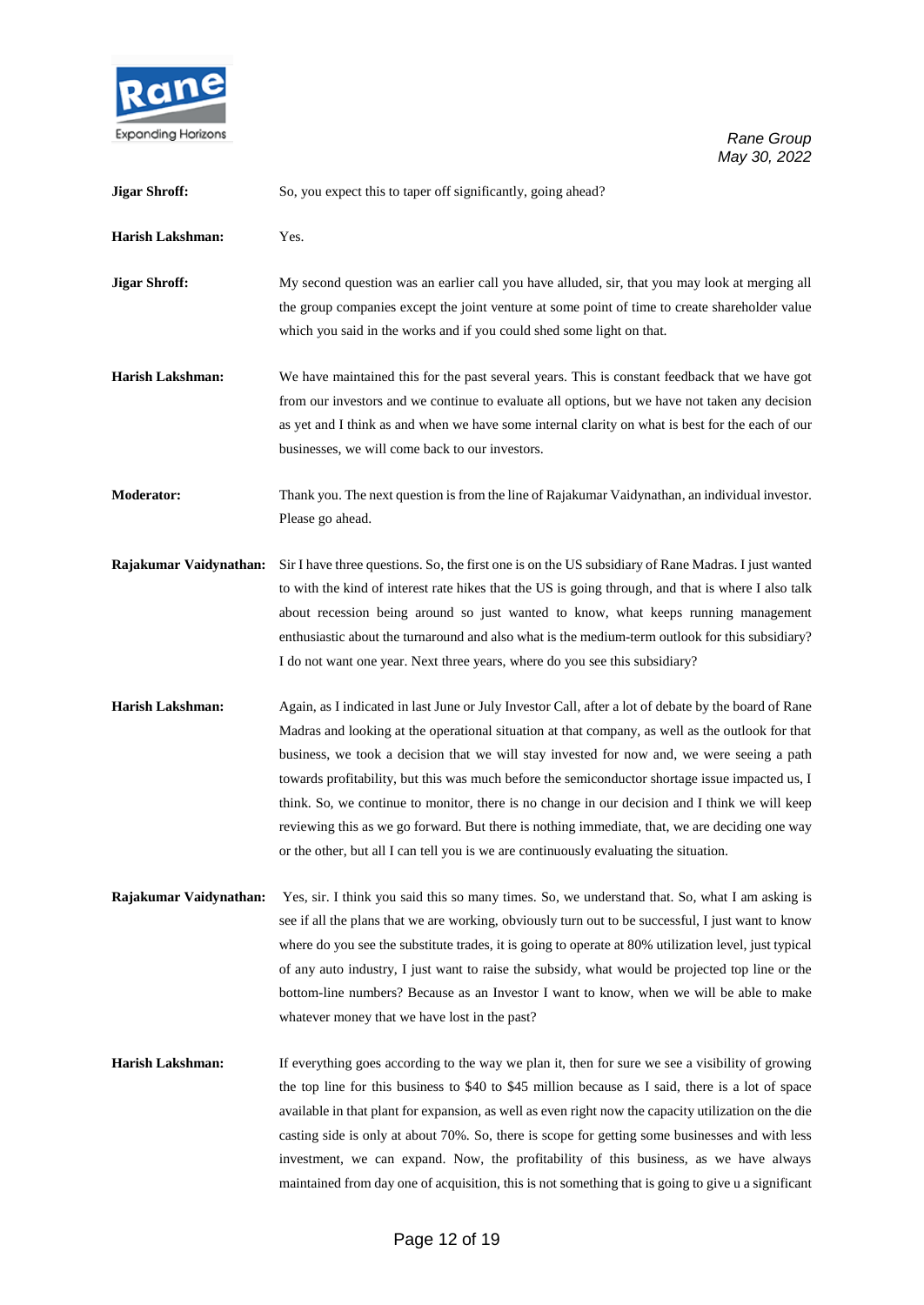

10% PBT or anything. This acquisition was always going to generate 3% to 4% PBT with a return on capital employed of about 14 or 15%, but what it gives us, it gives us a footprint in North America, it enhances our customer base and using that we were going to look at other expansion opportunities or even other parts of North America and Mexico, etc., so if everything goes according to plan, this would just be a footprint to help make our business more global, and make some money in the process, may not necessarily make the maximum amount of money.

- **Rajakumar Vaidynathan:** Okay, thank you. So, the second question is on the JV companies, would it be possible to upload the financials, so that we will be able to get more details than to call? Because I will know, I just want to know, like, from NSK standpoint, how the auditors have made this warranty provision and is it a significant audit matter and how they have disposed of, so that would kind of give us more insight, I can understand the technical, the challenges the team is facing, but it would be better if you upload those events, given that you have 49% stake in this company.
- **Harish Lakshman:** I thought we are right now sharing all the information in our investor presentation, including the, the performance, etc. and I am sure you know, if you want more information, it is also available through, other government channels like MCA etc.
- **Rajakumar Vaidynathan:** It is a request to part of I think, Rane is known for good corporate governance. So, you can always do this because it should be with you, anyway, available, right?
- **Harish Lakshman:** We will review this. We will take your comments, and we will review it.
- **Rajakumar Vaidynathan:** Yes, thanks a lot sir and sir the third question, this is, again, the question that they asked in the previous call. So, I see all the most of institutional investors exiting the Rane Group. Even recently, I saw United Insurance have sold their stake in Rane Brake. That it is kind of disheartening from a retail investor standpoint. So, just want to know what steps management is taking to get back the institutional holders back into the shareholding.
- **Harish Lakshman:** We note your comments. We are also aware that United has exited. But of course, I understand that more than United they have been shareholders for a long time, and they are not as active. But many of the mutual funds are not active. So, this is something that we are also reviewing internally on what we can do.
- **Rajakumar Vaidynathan:** Rane Brake Linings, the current quarter numbers are much better than what they have reported in the past. So, do we expect things to show up better in the days to come? Rane Brake Lining is reported almost close to Rs. 16 Cr.
- **Harish Lakshman:** I am not clear. Q4 to Q4 there is a huge margin drop last year, Q4 of FY21 to Q4 FY22, there is a huge margin drop. I want to make sure our understanding is correct and as I said, that is because of the commodity increases that we have suffered at Rane Brake Lining, but hopefully going forward while we cannot dramatically improve the margins back to what we saw last year, but it hopefully there will be improvement.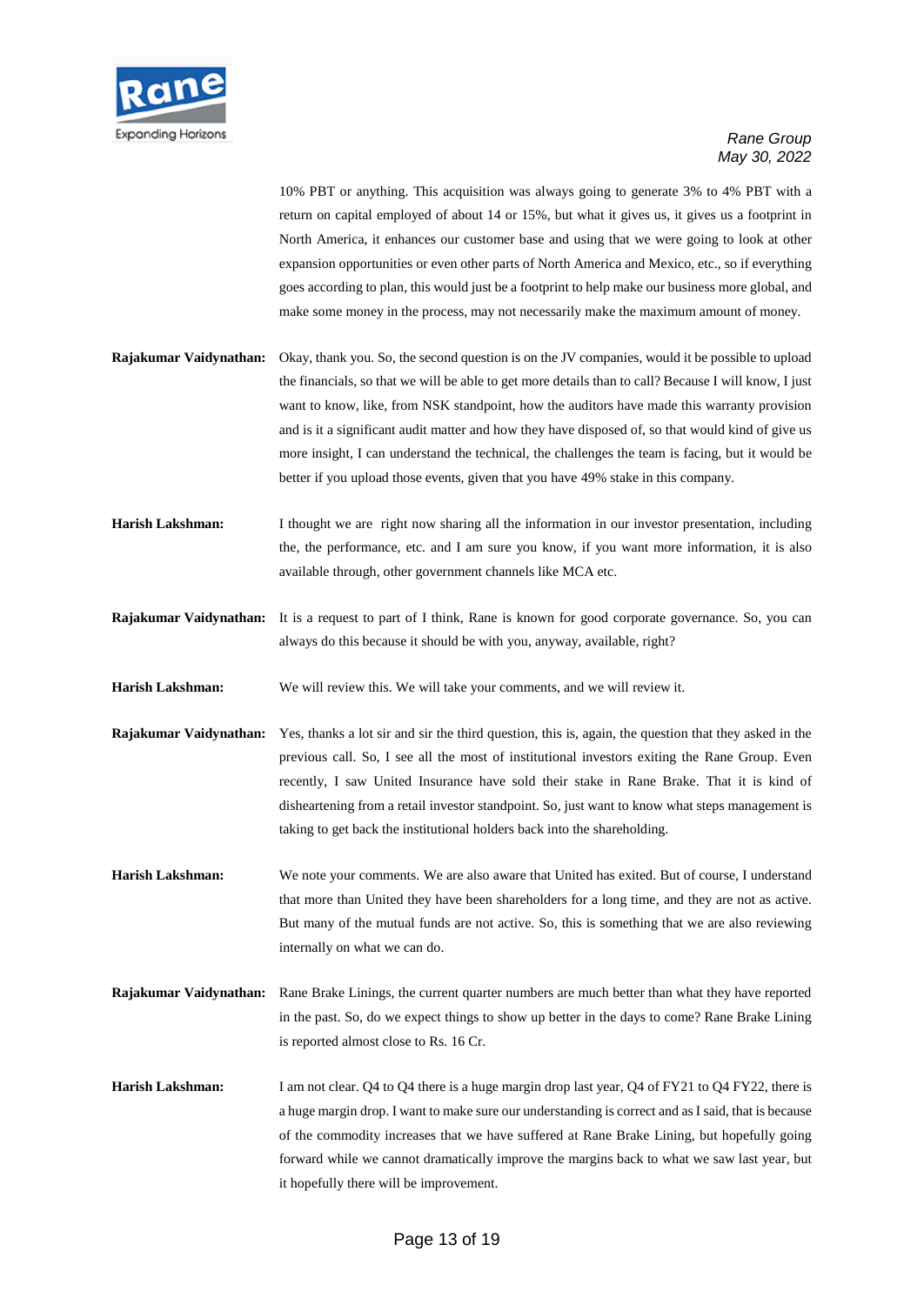

| <b>Moderator:</b>       | Thank you. The next question is from the line of K Mohan, an individual investor. Please good<br>ahead sir.                                                                                                                                                                                                                                                                                                                                                                                                                                                                                                                                   |
|-------------------------|-----------------------------------------------------------------------------------------------------------------------------------------------------------------------------------------------------------------------------------------------------------------------------------------------------------------------------------------------------------------------------------------------------------------------------------------------------------------------------------------------------------------------------------------------------------------------------------------------------------------------------------------------|
| K Mohan:                | I wanted to know, the individual standalone turnovers of these two joint venture companies NSK<br>and Rane TRW, both the top lines, the sales and the PBT of these two companies, it is possible<br>to give us this information individual turnovers as the profitability of these two companies.                                                                                                                                                                                                                                                                                                                                             |
| <b>Harish Lakshman:</b> | Yes, this is you are asking for the top line.                                                                                                                                                                                                                                                                                                                                                                                                                                                                                                                                                                                                 |
| K Mohan:                | Topline and the bottom line of TRW and Rane NSK.                                                                                                                                                                                                                                                                                                                                                                                                                                                                                                                                                                                              |
| <b>Harish Lakshman:</b> | I think of course one is it is available in that investor presentation we uploaded, but I can tell<br>you Rane NSK year ended March 22, we ended up with Revenue of Rs. 1430 Cr. PBT of about<br>Rs. 62 crores before exceptional items and a loss of Rs. 100 crores after exceptional items<br>because this is a warranty issue. And coming to another joint venture, we ended about Revenue<br>of Rs. 1340 crores with a PBT of about Rs. 63 crores.                                                                                                                                                                                        |
| K Mohan:                | So, roughly if this provision of warranties goes away completely, as they say is balanced only<br>very little left we should be talking about Rs. 125 crores PBT between these two companies,<br>which will flow into roughly 50% that is the company profit for Rane Holdings. So, we are<br>looking at let's say a potential Rs 60 crore profit from these two companies will be in the current<br>year, though it is premature to say that I am not saying make a forward-looking statement, but<br>this is what will based on last year, this is what you would expect if there is no provision.                                          |
| Harish Lakshman:        | Yes.                                                                                                                                                                                                                                                                                                                                                                                                                                                                                                                                                                                                                                          |
| <b>K</b> Mohan:         | Okay. So, that between a PBT for RNSS of (-100) and ZF 63 between these two associate<br>companies, they make a loss of Rs. 37 crores which is flowing into the balance sheet for Rane<br>Holdings. Instead of a loss of Rs. 37 crores 50% of that, let's say Rs. 18 cores. With Rs. 18 cores,<br>we should look at roughly a profit of 60 crores without any warranty provision. That's a<br>significant change in the texture of the profitability of the company going forward. It could be<br>one year or it could be two years, but definitely we are at the end of the road as far as warranty<br>provisioning. From what I understand. |
| <b>Harish Lakshman:</b> | That's correct.                                                                                                                                                                                                                                                                                                                                                                                                                                                                                                                                                                                                                               |
| <b>K</b> Mohan:         | Thank you. Thank you. That is a very, very positive outlook that we share for the future and I<br>wish you all the best. Thank you.                                                                                                                                                                                                                                                                                                                                                                                                                                                                                                           |
| <b>Moderator:</b>       | Thank you. The next question is from the line of Naresh Ranka, an individual investor. Please<br>go ahead.                                                                                                                                                                                                                                                                                                                                                                                                                                                                                                                                    |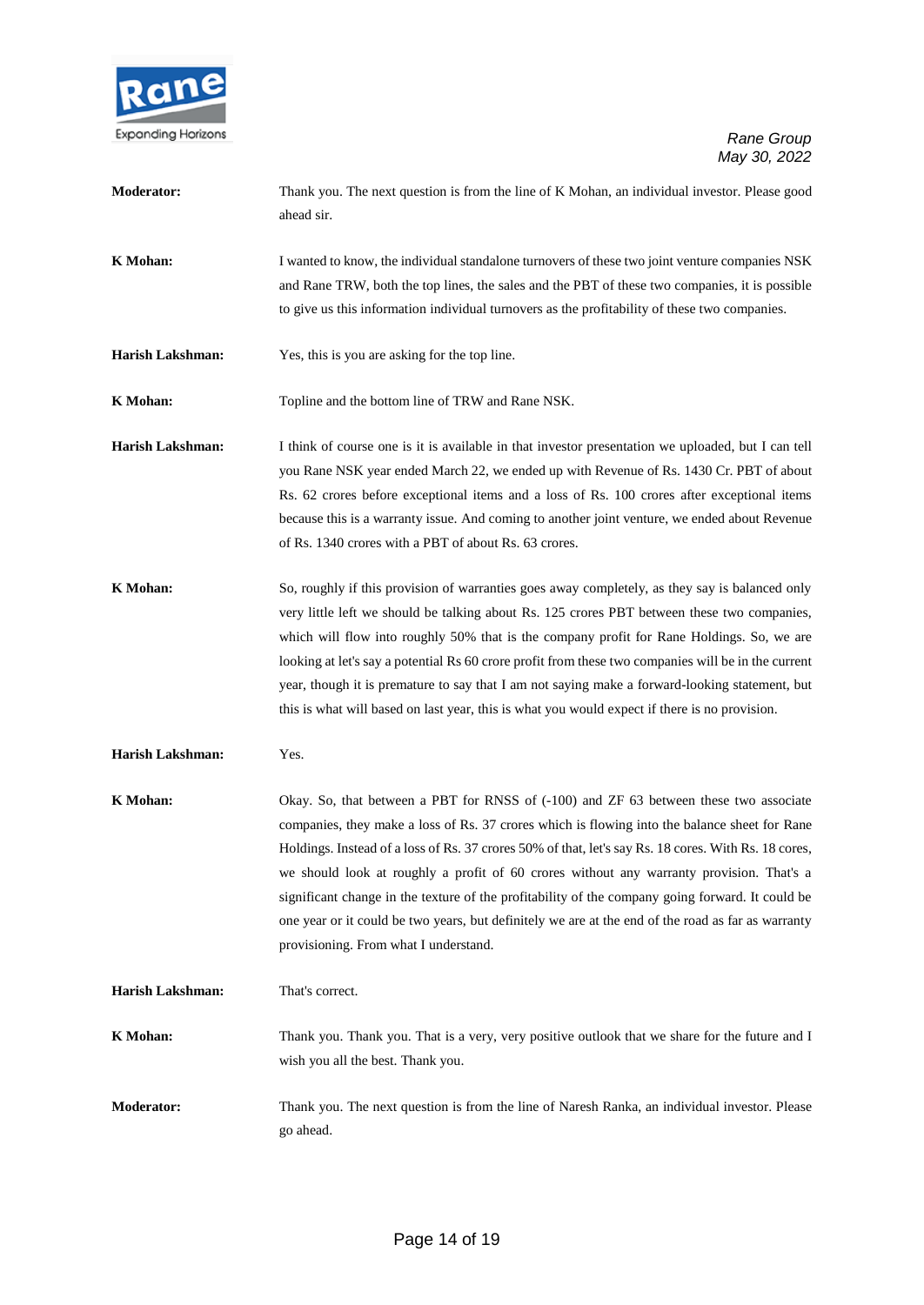

| <b>Naresh Ranka:</b>    | Regarding Rane NSK, the warranty so out of this Rs. 490 crores provided how much we have<br>actually paid out and how much would be the extra like I mean, which is not being paid?                                                                                                                                                                                                                                                                                                                                                                                                                                                                                                                                                                                                  |
|-------------------------|--------------------------------------------------------------------------------------------------------------------------------------------------------------------------------------------------------------------------------------------------------------------------------------------------------------------------------------------------------------------------------------------------------------------------------------------------------------------------------------------------------------------------------------------------------------------------------------------------------------------------------------------------------------------------------------------------------------------------------------------------------------------------------------|
| Harish Lakshman:        | About Rs. 395 crores have been paid out.                                                                                                                                                                                                                                                                                                                                                                                                                                                                                                                                                                                                                                                                                                                                             |
| <b>Naresh Ranka:</b>    | Rs. 395 crores has been paid out. Okay. So, I guess I think with most of the warranties were<br>vehicles before 2017 or 2016. I think with this provision, I guess, maximum would have already<br>been provided and I guess further, maybe it might be only a very little, I guess, right. The<br>warranty the worst is over, I guess, for Rane NSK.                                                                                                                                                                                                                                                                                                                                                                                                                                 |
| Harish Lakshman:        | Right. That's what we had mentioned earlier. Majority of it is behind us.                                                                                                                                                                                                                                                                                                                                                                                                                                                                                                                                                                                                                                                                                                            |
| <b>Naresh Ranka:</b>    | Sir one more thing, what has been the capacity utilization in percentage across all your<br>companies in Q4?                                                                                                                                                                                                                                                                                                                                                                                                                                                                                                                                                                                                                                                                         |
| <b>Harish Lakshman:</b> | It would not be very meaningful to give a generalized number across the group. 65% to 70%.<br>Because it stands across two-wheeler, tractor, commercial vehicle, passenger cars and some of<br>these capacities are not completely comparable.                                                                                                                                                                                                                                                                                                                                                                                                                                                                                                                                       |
| <b>Naresh Ranka:</b>    | So, maybe as a whole group, it would be 75% utilization.                                                                                                                                                                                                                                                                                                                                                                                                                                                                                                                                                                                                                                                                                                                             |
| Harish Lakshman:        | So, as I said between 65 and 70%.                                                                                                                                                                                                                                                                                                                                                                                                                                                                                                                                                                                                                                                                                                                                                    |
| <b>Moderator:</b>       | Thank you. The next question is from the line of Pratik Kothari with Unique Asset Management<br>LLP. Please go ahead.                                                                                                                                                                                                                                                                                                                                                                                                                                                                                                                                                                                                                                                                |
| Pratik Kothari:         | Sir on the standalone Rane Madras I believe for the last 10 years we used to report 40% and<br>above gross margin. I understand the raw material sizes, etc., challenges that we are facing, we<br>are at about 35-34 right now. So, any corrective actions from our side we have take in the<br>company in the next quarter, I mean what will be or rather what will be the time period for us to<br>go from 35 to 40 plus.                                                                                                                                                                                                                                                                                                                                                         |
| <b>Harish Lakshman:</b> | I mean, the problem is we always pass on the increases to both OEMs as well as aftermarket but<br>the timing, there's always a little bit of a mismatch. The problem with commodity increases, as<br>long as commodity they fluctuate up and down, then margins can go up also and come down<br>depending on whether it goes up the problem is if it keeps on increasing, then we are always<br>playing the catch up and because of that denominator effect also the margins keep shrinking. So,<br>unless we see some stabilization of commodity prices or even start seeing some drop in<br>commodity price, it will be difficult, we will always be playing this catch up because with from<br>our customers, we are only able to get what the actual increase that has happened. |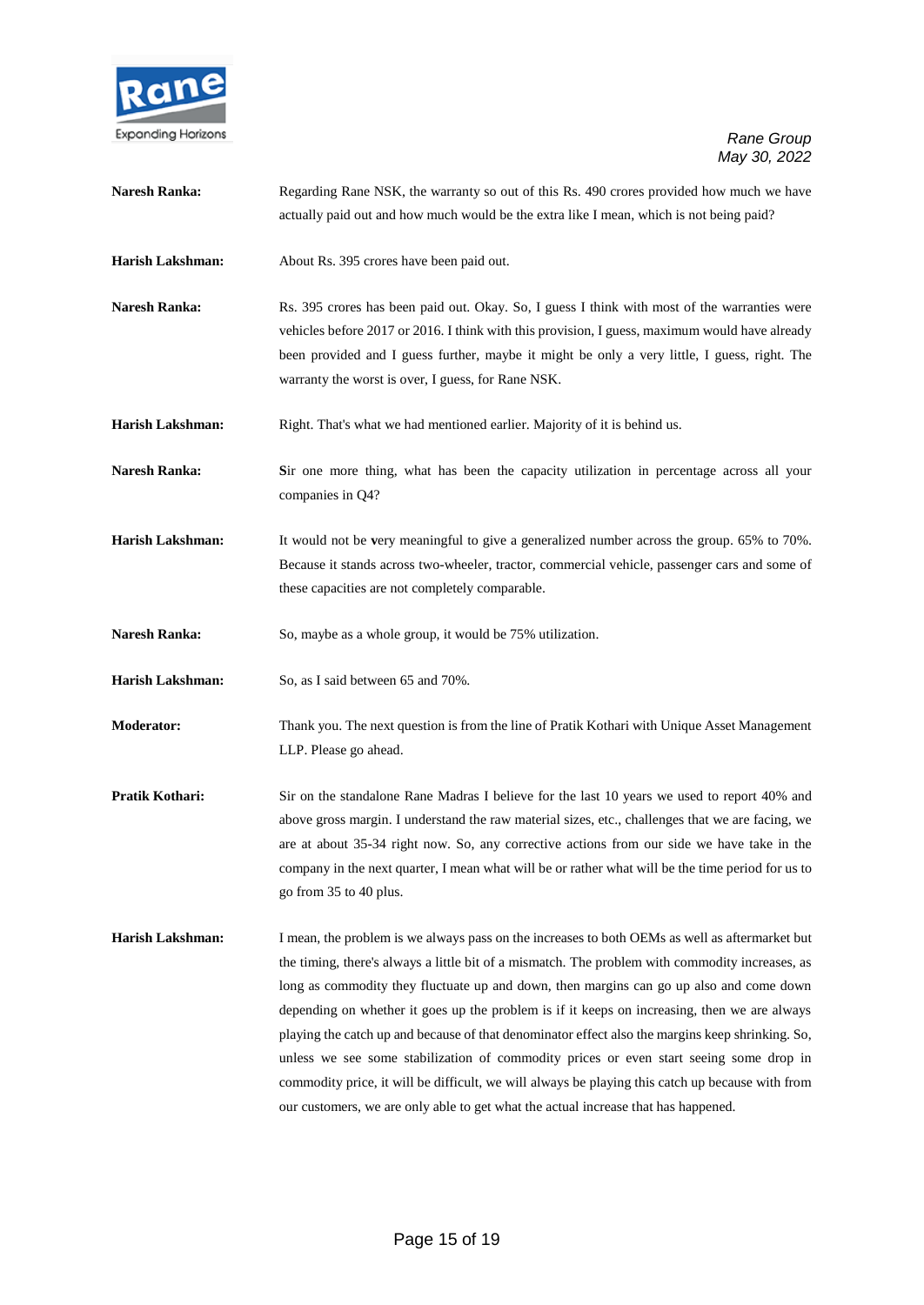

**Pratik Kothari:** Okay. So, just to understand the raw material prices that we pass this passage is in absolute terms and not percentage term. So, this percentage margins that we have to expect this through our own internal efficiencies and productivity gains. **Harish Lakshman:** Correct. Exactly, exactly. **Moderator:** Thank you. The next question is from the line of Jigar Shroff With Financial Research. Please go ahead. **Jigar Shroff:** Can you tell me something, how are we planning to engage in the PLI schemes in terms of our various companies? Any thought process would you like to share on that. **Harish Lakshman:** Yes, sure. As I explained in my opening comments, we have already applied and got the approval for the PLI scheme for our seatbelts and airbag business. This is towards expanding our airbag domestic business export business as well as to increase our localization. So, for to achieve all the three increasing sales, for export and domestic as well as increase in the localization which will obviously, help our margins in the long term. So, we have got the approval from the government. So, we will be making the necessary investments and decisions incorporating the company etc. during the course of this year. **Jigar Shroff:** So, what is the investment they are looking at? **Harish Lakshman:** So, the PLI scheme requirement Rs. 100 crore investment and Rs. 200 crore turnover within the span of three years That is the requirements under the PLI scheme, which is what we have applied under. **Moderator:** Thank you. The next question is from the line of Abhishek Geta, with Alpha Invesco. Please go ahead. **Abhishek Geta:** Sir wanted to know when TRW with our EBITDA margins FY17, '18, '19 used to be in range of 13% and that has actually come down right now in next 3-4 years to 8% so can we see in future repricing improvement of margins or out of the situation? **Harish Lakshman:** Yes. There are two things. One is the performance of the commercial vehicle segment. That particular company depends a lot on the performance of the commercial vehicle segment especially the medium and heavy commercial and so I think while the positive news is we are seeing after 18-19, we are seeing signs of the commercial vehicle segment coming back strongly and that generally, as you know, that tends to be a cyclical industry. So, 3-4 years, we have had a down cycle. So, if that segment continues to perform well, and there is strong growth in that segment, it has a direct positive impact on the margins of the joint venture and therefore even achieving a double-digit EBITDA figure. The second, of course, that is a headwind is the commodity prices, if that continues to increase even beyond during '22 and '23, then that will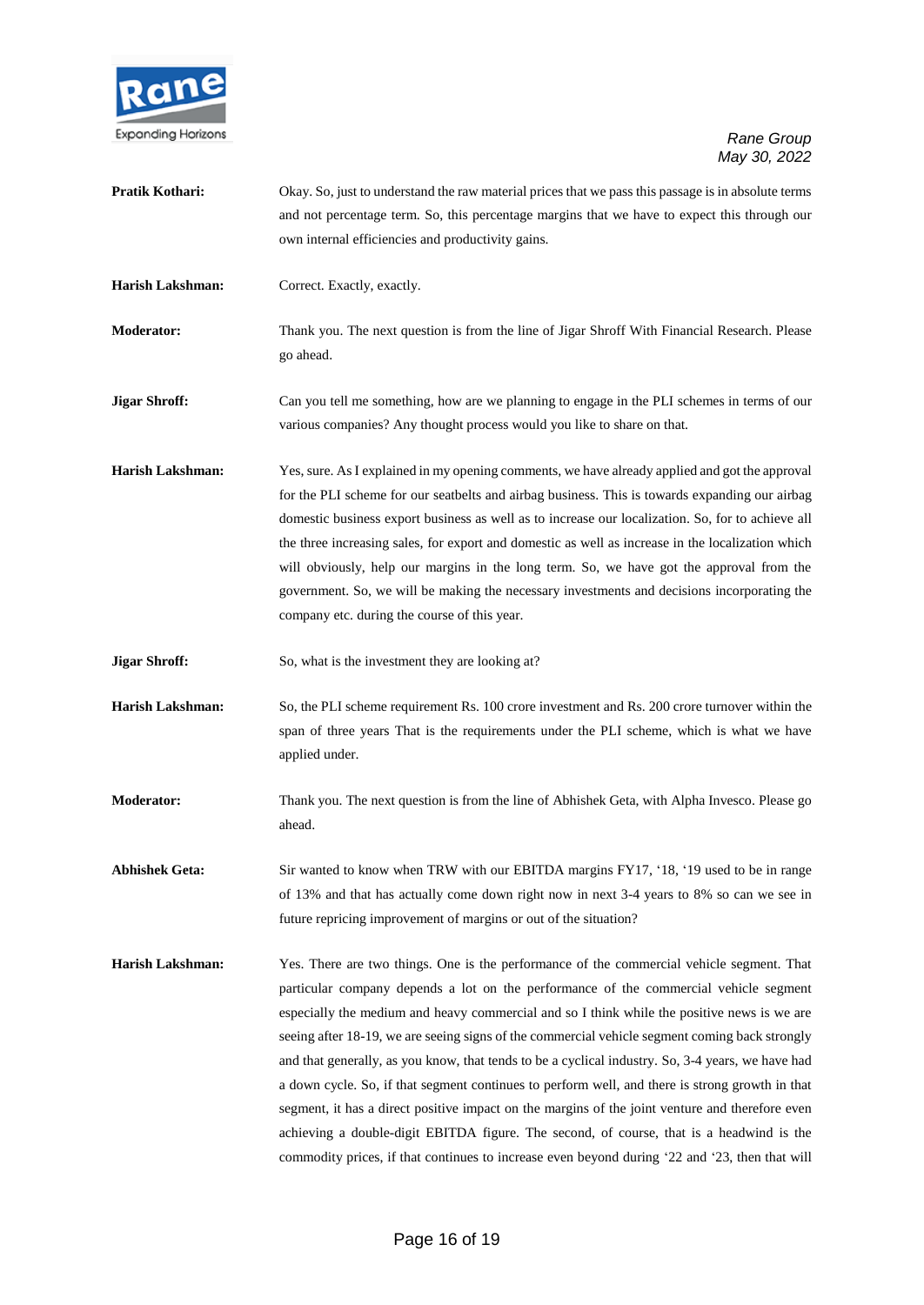

pose a challenge. But so, we are hoping that, you know, that will stabilize, and that will not hurt us. So, if that happens, then, you know, we have visibility for double digit EBITDA.

- **Abhishek Geta:** And if I am not wrong in FY22 we did around Rs. 690 crores occupant safety, and FY21 around Rs. 520 crores in occupant safety, right.
- Harish Lakshman: So, you are asking for the full year, right?
- **Abhishek Geta:** Yes.
- **Harish Lakshman:** Total Revenue for Steering did about Rs. 625 crores and our safety business did about Rs. 720 crores.
- **Abhishek Geta:** Okay, and out of the Rs. 720 crores, can you please give a breakup for exports.
- **Harish Lakshman:** Exports was about Rs. 415 crores and domestic was about Rs. 260 crores.
- Abhishek Geta: And the steering exports.
- **Harish Lakshman:** Steering export is not significant. But one thing maybe at Rs. 20 crores in exports.
- Abhishek Geta: For FY 21, occupant safety exports how much was it?
- **Harish Lakshman:** Around Rs. 350 crores.
- **Moderator:** Thank you. The next question is from the line of K Mohan, an individual investor. Please good ahead.
- **K Mohan:** With regard to the top line, I am assuming that that the passenger vehicles grew between 7% and 9% this year, and commercial vehicles grow the 10% to 12%. I am making a broad assumption on the basis of character and of course, two-wheeler business, not a very significant part of our total product portfolio. So, I am leaving it out. What kind of growth in top line can they expect from each of these companies or more particularly TRW and NSK what kind of top line growth are we budgeting for 2022 to 2023? Do you in broad principle, would you agree with my assumption of 7 to 8% for passenger vehicles and 10-12% for commercial vehicles? I mean, you can also elaborate on that if my assumptions are not correct, then you can put your own estimate best estimates of what the growth of the industry will be and where will our companies will grow.
- **Harish Lakshman:** We are expecting about an 8% growth in our passenger vehicle and commercial vehicle we are planning about a 10% growth. That is what we're looking at. Of course, as you said, two-wheeler is not significant, but we are looking at a 7% growth and about a 4% growth of farm tractor. That is what we are planning for 2022-23 and we hope that this is a reasonably conservative plan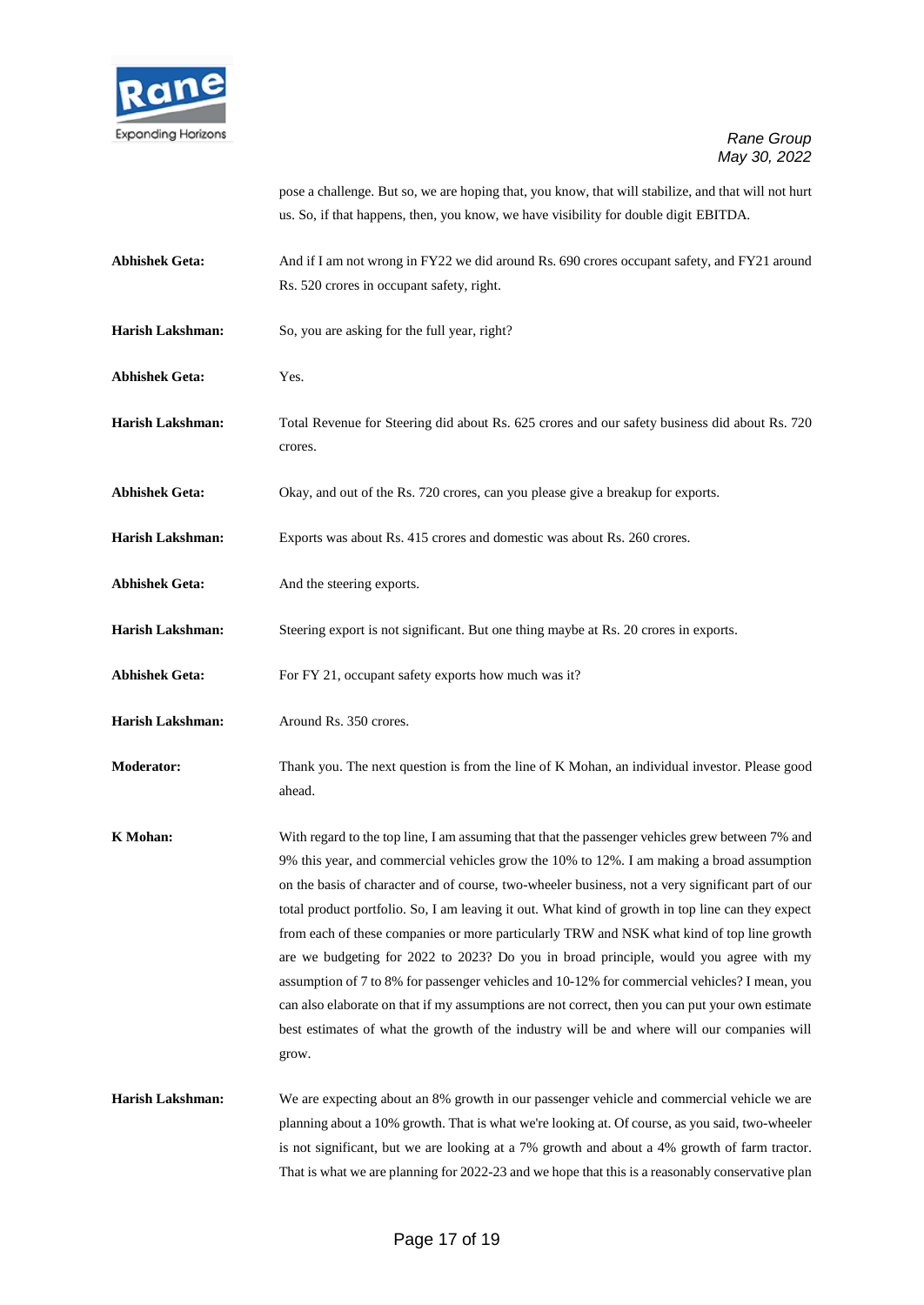

and, right now, maybe there is like optimism that the numbers could be better than this. So, as far as the growth for our businesses over and above the domestic growth, we have exports also. So, I think on average, our group is planning at about a 12% growth.

- **K Mohan:** Wouldn't that be a significant growth in revenue because of the occupant safety and government mandating all passengers to have the seatbelt? Do you expect a significant increase in the top line for TRW?
- **Harish Lakshman:** Yes, I mean, not been a lot of that legislation is kicking in early next year. So, that 2 airbag, 6 airbag. So, that impact we will see only in second half of 2023 because I think the legislation is likely to come from October 2023, but besides that we are planning on good growth for this business, because in addition to enhancing our domestic share, we are also growing in exports. So, we are looking at good growth there.
- **K Mohan:** Of course, you did give these figures of export, but I missed it. TRW and NSK put together would account for about Rs. 300 crores of export. Where are we right in that?
- **Harish Lakshman:** No, just the occupant safety business last year with more than Rs. 400 crores.
- **K Mohan:** Okay, that is TRW.
- **Harish Lakshman:** That is TRW.
- **K Mohan:** What about NSK., you said hardly anything.

**Harish Lakshman:** NSK is largely a domestic company, very insignificant. There is some export but insignificant.

- **Moderator:** Thank you. The last question is from the line of Naresh Ranka, an individual investor Please go ahead.
- Naresh Ranka: Yes. So, I just have one more question. So, regarding the electric cars and electric vehicles currently, like what percentage of the Rane Group revenue will be from electric vehicles sir, although it might be insignificant or whatever, what could be the percentage of Rane Group Revenue from electric vehicles?
- **Harish Lakshman:** Fortunately, other than engine valve, all our product lines are there in an electric vehicle. So, 92% of our sales is not impacted due to EV and obviously, we continue to specifically target EV based platforms, both in India as well as in overseas market, through our supplies to both North America and Europe. Actually, our sales to pure electric vehicle, even as we speak this year on an annualized basis, will be in excess of about Rs. 300 crores.
- **Naresh Ranka:** Okay, so thank you so much for that figure. So, that will be made primarily from which groups, which company?